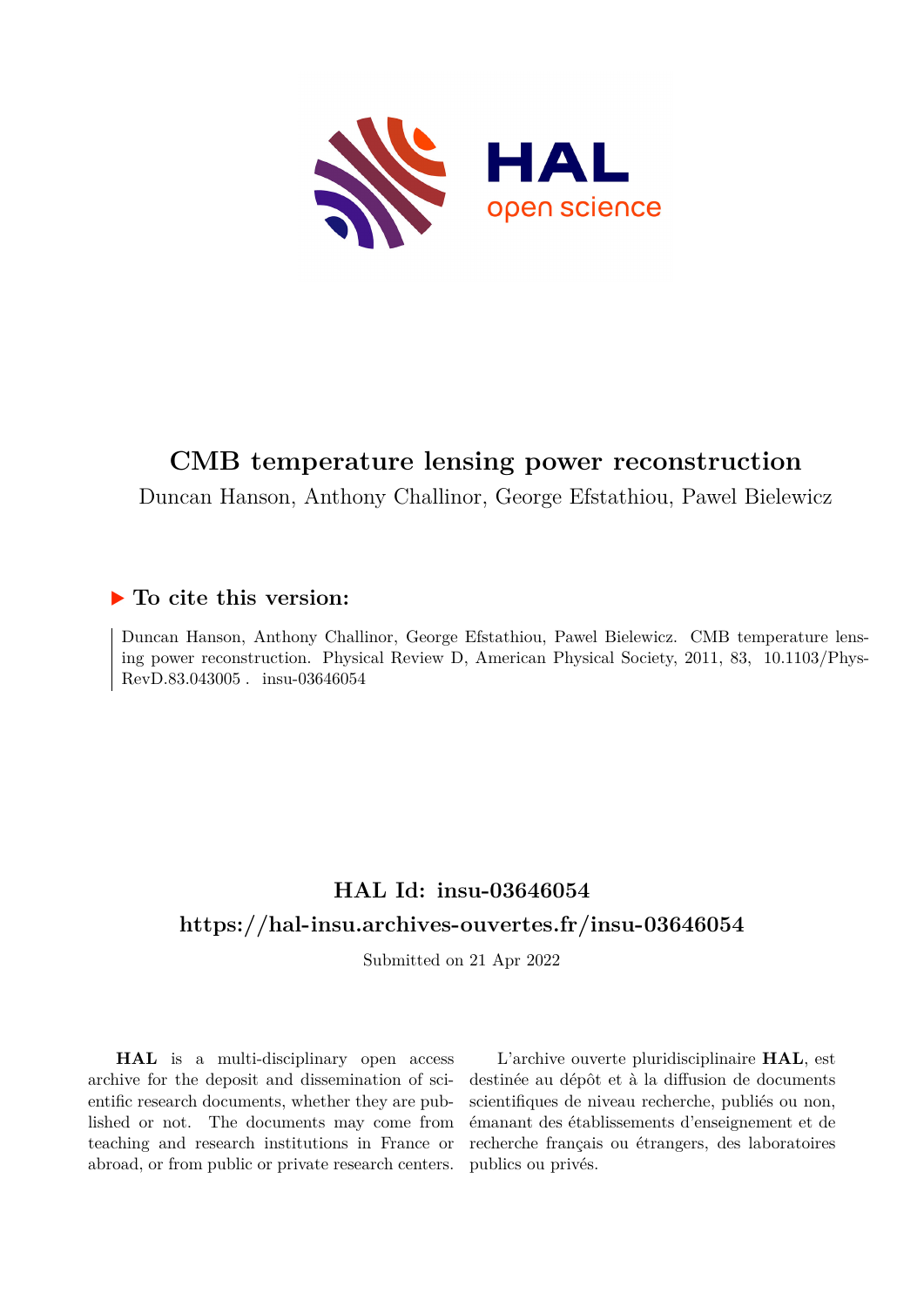## $\mathbf{F}_{\mathbf{r}}$  temperature lensing power reconstruction PHYSICAL REVIEW D 83, 043005 (2011)<br>CMB temperature lensing power reconstruction

Duncan Hanson,<sup>1</sup> Anthony Challinor,<sup>1,2,\*</sup> George Efstathiou,<sup>1</sup> and Pawel Bielewicz<sup>3,4</sup>

<sup>1</sup>Institute of Astronomy and Kavli Institute for Cosmology Cambridge, Madingley Road, Cambridge CB3 OHA, United Kingdom<br><sup>2</sup>DAMTP Centre for Mathematical Sciences, Wilherforce Boad, Cambridge CB3 OWA, United Kingdom

 $^{2}$ DAMTP, Centre for Mathematical Sciences, Wilberforce Road, Cambridge CB3 OWA, United Kingdom

 $3$ Institut d'Astrophysique de Paris, 98bis, Boulevard Arago, 75014 Paris, France

Centre d'Etude Spatiale des Rayonnements, 9 av du Colonel Roche, BP 44346, 31028 Toulouse Cedex 4, France

(Received 26 August 2010; published 16 February 2011)

We study the reconstruction of the lensing potential power spectrum from CMB temperature data, with an eye to the Planck experiment. We work with the optimal quadratic estimator of Okamoto and Hu, which we characterize thoroughly in an application to the reconstruction of the lensing power spectrum. We find that at multipoles  $L \le 250$ , our current understanding of this estimator is biased at the 15% level by beyond-gradient terms in the Taylor expansion of lensing effects. We present the full lensed trispectrum to fourth order in the lensing potential to explain this effect. We show that the low-L bias, as well as a previously known bias at high  $L$ , is relevant to the determination of cosmology and must be corrected for in order to avoid significant parameter errors. We also investigate the covariance of the reconstructed power, finding broad correlations of  $\approx 0.1\%$ . Finally, we discuss several small improvements which may be made to the optimal estimator to mitigate these problems.

DOI: [10.1103/PhysRevD.83.043005](http://dx.doi.org/10.1103/PhysRevD.83.043005) PACS numbers: 98.70.Vc

### I. INTRODUCTION

The CMB provides us with a picture of the Universe at the time when neutral atoms first formed, some 400 000 years after the big bang. The  $\mathcal{O}(10^{-5})$  anisotropies<br>in its temperature characterize the density perturbations at in its temperature characterize the density perturbations at that time, and from them we have been able to learn a good deal about the properties of our Universe (see Ref. [1] for the most up-to-date constraints). The CMB is a powerful tool because it is largely free of astrophysical complications. Its features may be derived from initial conditions using linear physics, and to a good approximation it may be treated as a Gaussian random field statistically characterized by a single power spectrum.

At a high level of sensitivity and resolution, however, one expects to find small deviations from Gaussianity. These are expected at some level both from the high-energy physics which generated the primordial perturbation, thus seeding the CMB anisotropies, and from secondary astrophysical effects after the CMB was released at recombination (see Ref. [2] for a review). One of the most important astrophysical non-Gaussianities is that introduced by gravitational lensing of the CMB (see Ref. [3] for a review). We view the distant Universe through the intervening matter of our Hubble volume, the gravitational potential of which distorts the paths of the CMB photons. In essence, we view the CMB through bubbled glass. This blurs the features of the underlying anisotropies [4] and introduces non-Gaussianity into the observed sky [5]. In some sense, lensing of the CMB is a nuisance as it provides a potential contaminant for measurements of intrinsic non-Gaussianity in the early Universe [6,7], with which we hope to be able to discriminate between fundamental theories. From another perspective, however, CMB lensing is a tool which provides us with a new perspective on the contents of our Universe [8,9]. By studying the warping effect which large-scale structure has on the paths of CMB photons, we may make integrated measurements of the matter power spectrum at intermediate redshifts. This provides us with additional powers to refine parameter measurements, and to break degeneracies in measurements of the primary CMB [10–12]. With Planck lensing data, for example, we expect to be able to constrain the sum of neutrino masses to sub-eV levels [13].

The effect of lensing is predominantly a simple remapping of the temperature distribution of the underlying, unlensed CMB by the lensing deflection. To leading order, the deflection is the gradient of a lensing potential  $\phi$  which is an integrated measure of the intervening gravitational potential along the unlensed line of sight (e.g. [3]). We may write the remapping on the sphere as

$$
\Theta(\hat{\mathbf{n}}) = \tilde{\Theta}[\hat{\mathbf{n}} + \nabla \phi(\hat{\mathbf{n}})],\tag{1}
$$

where  $\Theta(\hat{\bf{n}})$  is the unlensed CMB temperature in the direction  $\hat{\mathbf{n}}$  and  $\Theta(\hat{\mathbf{n}})$  is the observed lensed temperature.<sup>1</sup> On the scales which we shall be considering,  $\phi(\hat{\mathbf{n}})$  is well approximated as a Gaussian random field, and can be characterized solely by its power spectrum  $C_L^{\phi\phi}$  in harmonic space. This power spectrum is calculable for a given cosmology (see [3] for details) and can be compared to measurements in order to constrain parameters.

<sup>\*</sup>adc1000@ast.cam.ac.uk

<sup>&</sup>lt;sup>1</sup>Equation (1) is rather symbolic; the remapping is by a distance  $|\nabla \phi|$  along the geodesic tangent to  $\nabla \phi$  through  $\hat{\mathbf{n}}$  [14].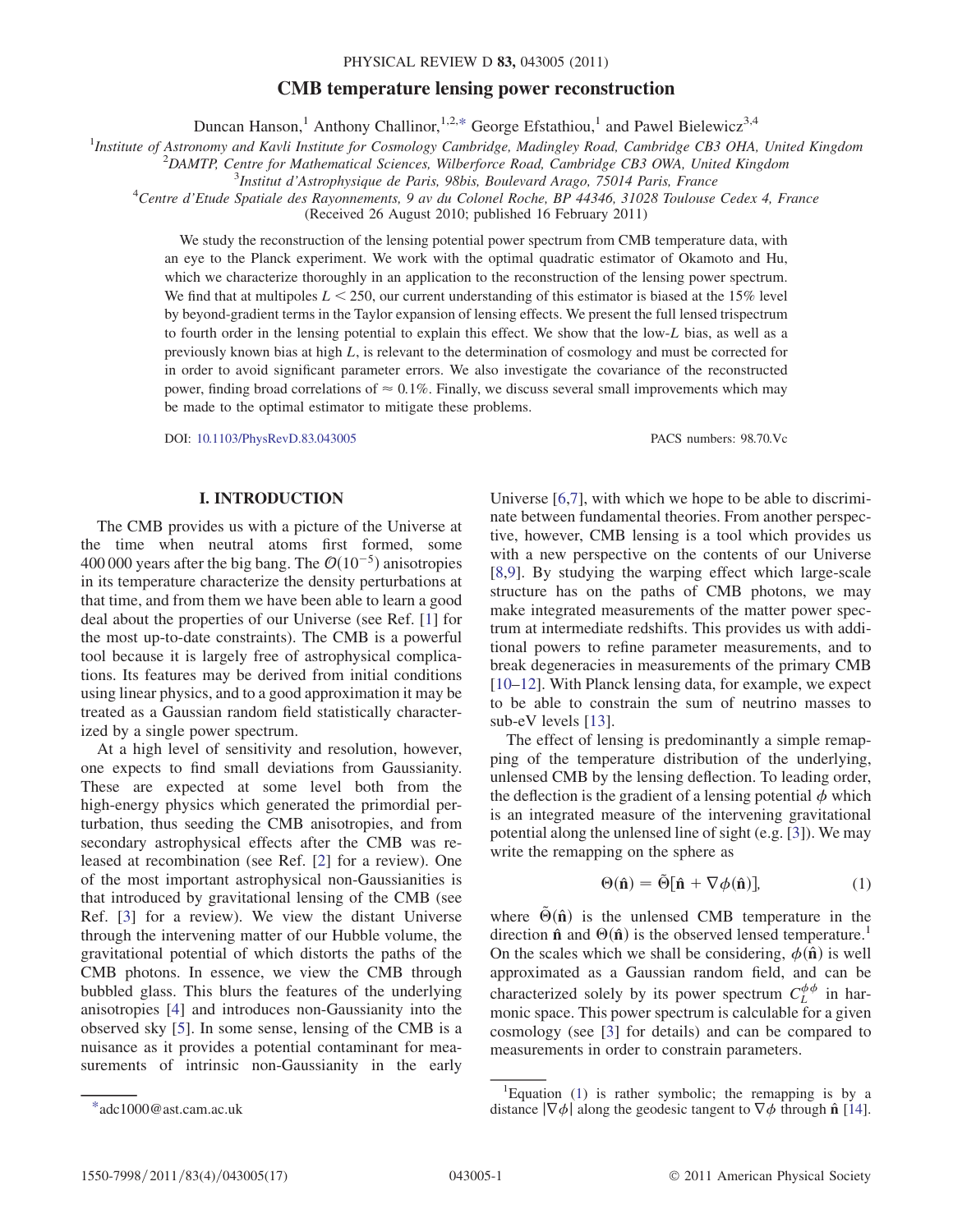We can gain insight into the effects of lensing by considering the Taylor expansion of Eq. (1):

$$
\Theta(\hat{\mathbf{n}}) = \tilde{\Theta}(\hat{\mathbf{n}}) + \nabla_i \phi(\hat{\mathbf{n}}) \nabla^i \tilde{\Theta}(\hat{\mathbf{n}}) + \cdots,
$$
 (2)

from which we can see that the effect of lensing is to introduce dependence on the higher derivatives of the unlensed CMB temperature into the CMB itself. These additional terms can couple to give non-Gaussian effects on the sky. To the extent that the lensing deflections are small, the first-order term in Eq. (2) is sufficient to describe the lensing (but see [15] for a discussion of circumstances where this approximation fails). Therefore, one expects that an estimator of the form

$$
\widehat{\nabla \phi}(\hat{\mathbf{n}}) \propto \Theta(\hat{\mathbf{n}}) \nabla \tilde{\Theta}(\hat{\mathbf{n}})
$$
 (3)

will give a reasonable reconstruction of the deflection field. Taking the expectation value over CMB realizations, we can see that if properly normalized this estimator recovers the deflection field in the mean (at first order in the lensing expansion). The reconstruction is clearly quite noisy, however, as for any particular realization there will be some spurious  $\Theta \nabla \Theta$  correlation. This term is zero in the mean, but contributes significant variance to the estimator. A further issue is what field to use as a proxy for the unlensed CMB.

We can achieve a somewhat better overall reconstruction than that in Eq. (3) by taking the correlation between filtered fields. For an isotropic survey covering the full sky with uniform noise, the minimum-variance lensing reconstruction has been worked out by Okamoto and Hu [16]. We write their estimator here as

$$
\hat{\phi}_{LM} = A_L \int d\Omega Y_{LM}^*(\hat{\mathbf{n}}) \nabla^i [V(\hat{\mathbf{n}}) \nabla_i U(\hat{\mathbf{n}})], \qquad (4)
$$

where  $A_L$  is a multipole-dependent normalization, and  $V(\hat{\bf n})$  and  $U(\hat{\bf n})$  are the filtered maps, given as

$$
V(\hat{\mathbf{n}}) = \sum_{LM} \frac{1}{C_{\ell, \text{expt}}^{\Theta \Theta}} \Theta_{\ell m} Y_{\ell m}(\hat{\mathbf{n}}), \tag{5}
$$

$$
U(\hat{\mathbf{n}}) = \sum_{LM} \frac{C_{\ell}^{\tilde{\Theta}\tilde{\Theta}}}{C_{\ell, \text{expt}}^{\Theta\Theta}} \Theta_{\ell m} Y_{\ell m}(\hat{\mathbf{n}}). \tag{6}
$$

Here,  $\Theta_{\ell m}$  are the multipoles of the measured sky temperature (after correcting for the instrumental beam) and  $C_{\ell, \text{expt}}^{\Theta\Theta}$  is the ensemble-averaged power spectrum for the measured temperature, nominally  $C_{\ell}^{\Theta\Theta} + N_{\ell}^{\text{TT}}$ , where  $C_{\ell}^{\Theta\Theta}$  is the (lensed) CMB power spectrum and  $N_{\ell}^{\text{TT}}$  is the power spectrum of the experimental noise. In this work, as a notational aid we will tend to use L to denote a multipole of the lensing potential, and  $\ell$  to denote a multipole of temperature. The power spectrum  $C_{\ell}^{\tilde{\Theta} \tilde{\Theta}}$  in the filter for the  $U(\hat{\bf{n}})$  field is of the unlensed temperature. This estimator has a nice interpretation. It is a correlator of the inversevariance-weighted temperature map  $V(\hat{\bf{n}})$  with the gradient of the Wiener reconstruction  $U(\hat{\bf n})$  of the unlensed CMB, which agrees with the intuition above. The inverse-variance weighting reduces the magnitude of the Gaussian noise, i.e. chance  $\tilde{\Theta} \nabla \tilde{\Theta}$  correlations, which contributes variance to the estimator. The divergence operation in the integrand of Eq. (4) serves to extract the gradient part of the estimated deflection field.

The approach of Eq. (4) has already been used successfully to find evidence for lensing effects in the Wilkinson Microwave Anisotropy Probe data by cross correlation with external data sets [17,18]. The next step in the study of CMB lensing will be an entirely internal detection. It is expected that this will be possible in the near future with data from the Planck satellite. Planck noise levels should enable us to measure the lensing power spectrum with  $S/N > 1$  over the multipole range  $\ell = 10-300$ . This will prove cosmologically interesting. For example, massive neutrinos should have percent-level effects on the lensing power spectrum if the sum of their mass eigenstates is  $\sim$ 0.1 eV [19]. This is close to the lower limit on the summed neutrino masses inferred from oscillation data, and so Planck will at the very least be able to place useful upper limits [13].

For the purpose of obtaining internal parameter constraints we require not  $\phi$ , but an estimate of its power spectrum  $C_L^{\phi\phi}$ . A straightforward approach to obtaining this is to form the estimator

$$
C_L^{\hat{\phi}\hat{\phi}} = \frac{1}{2L+1} \sum_{M=-L}^{L} \hat{\phi}_{LM} \hat{\phi}_{LM}^*.
$$
 (7)

Apart from the well-known bias in this estimate associated with the statistical noise in the reconstruction of  $\phi$ , there are several intrinsic complications which are usually neglected. The first is that, although Eq. (4) recovers the lensing potential  $\phi_{LM}$  when averaged over CMB realizations, the actual reconstruction for a single realization is sensitive to the lensing potential over a variety of multipoles. In the power spectrum reconstruction of Eq. (7) these modes may couple to give additional biases. The magnitude of these terms was first pointed out on the flat sky in [20].

A second and more general point of concern is that Eq. (4) only reconstructs  $\phi_{LM}$  to first order. The lensing expansion of Eq. (2) does not generally converge as fast as one would expect given the small size of the lensing deflections, and modern observations already test its accuracy. An accurate calculation of the lensed power spectrum  $C_L^{\Theta\Theta}$ , for example, was given in [15]. There, it was found that working only to leading order in  $C_L^{\phi\phi}$  [i.e. retaining the first two nontrivial terms in the Taylor expansion in Eq. (2), which is necessary for a consistent calculation of the power spectrum to  $\mathcal{O}(C_L^{d,\phi})$ ] is only accurate at the 5%–10% level<br>relative to the true lensing corrections for multipoles relative to the true lensing corrections for multipoles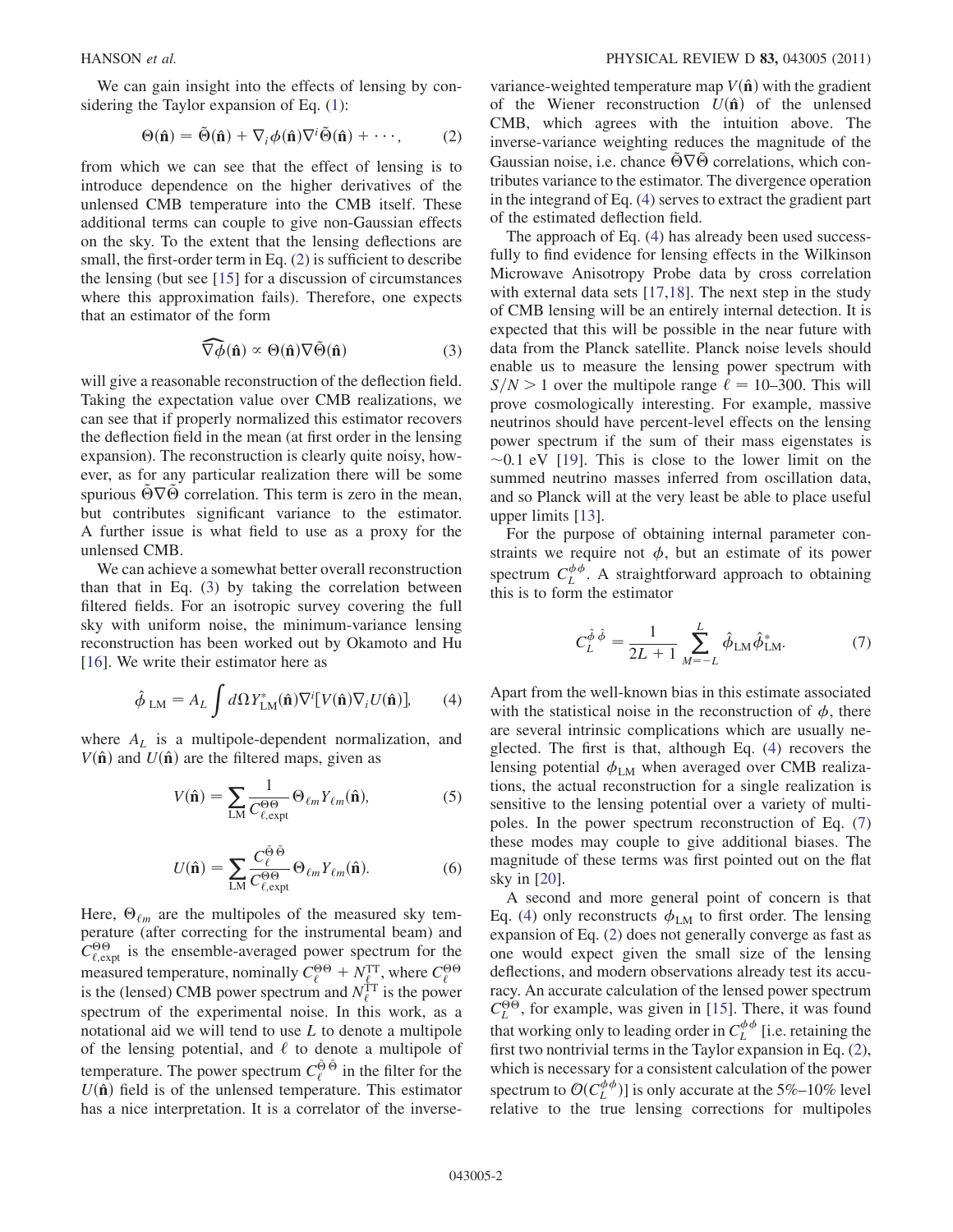$\ell = 1000-2000$ . It is quite reasonable to find a partial breakdown of the low-order Taylor expansion in this regime—at these multipoles the typical angular scale of the CMB fluctuations is 5–10 arcmin, whereas the magnitude of the deflection  $|\nabla \phi|$  is typically 3 arcmin. Things are not quite as bad as these arguments would suggest, since it is only the relative displacement of points that matters for the statistics of the lensed CMB; however, it is still the case that there is a general need for care when working with the lensing expansion of Eq. (2). Indeed, some numerical work has already been carried out [21] which shows the effects of higher-order terms from Eq. (2) in flat-sky power spectrum reconstruction, although that work only found serious biases introduced at high multipoles where astrophysical non-Gaussianities also begin to gain importance.

Finally, related to both of the first two issues, there exist intrinsic correlations between the multipoles of the reconstructed power spectrum, even on the full sky. These are to be expected since the  $\hat{\phi}$  reconstruction is non-Gaussian, being quadratic in the lensed CMB temperature (which is itself mildly non-Gaussian). The magnitude of these correlations was investigated in the flat-sky limit in [20]. They found negligible correlations of  $\mathcal{O}(<10^{-4})$  for all multi-<br>note pairs inside  $I < 2000$ . Their calculation treated the pole pairs inside  $L < 2000$ . Their calculation treated the lensed CMB as Gaussian, however, and numerical verification that the non-Gaussianities introduced by lensing (which couple much more readily) are negligible would be useful.

In this paper, we use numerical simulations backed up by analytical work to check that the current understanding of the reconstruction  $C_L^{\hat{\phi}}$  is adequate. We do this for the simplest possible case: on the full sky with homogeneous noise and no secondary effects other than lensing. Our simulations are discussed in Sec. II. In Sec. III we discuss power spectrum biases. Our principle new result is that higher-order terms from the expansion of lensing effects significantly suppress power at low  $L$  in the reconstruction of  $C_L^{\hat{\phi}}$ . We provide simple analytic approximations for the bias which capture the majority of the effect seen in our simulations. In Sec. IV we give our results on the covariance of the reconstructed power spectrum, and derive further simple formulas which accurately describe the covariances on the full sky. Finally, we conclude with a discussion of the cosmological relevance of all of these complications, and discuss improvements to the usual lensing estimator which can largely remove them. Appendixes provide technical details on the harmonicspace form of the lensing Taylor expansion and a flat-sky calculation of the main results in Sec. III.

### II. SIMULATIONS

Our simulation procedure is as follows. We start with Gaussian realizations of  $\phi$  and  $\ddot{\Theta}$  from spectra for a  $\Lambda$ CDM cosmology with  $h = 0.73$ ,  $\Omega_b h^2 = 0.022$ ,

 $\Omega_m h^2 = 0.127$ ,  $n_s = 0.95$ ,  $\sigma_8 = 0.743$  and three species<br>of massless neutrinos, up to  $\ell_1 = 3000$ . Our lensing of massless neutrinos, up to  $\ell_{\text{inp}} = 3000$ . Our lensing power spectrum  $C_L^{\phi\phi}$ , for example, is shown in Fig. 1. We neglect the  $C_L^{\oplus \phi}$  correlation induced on large scales by the integrated Sachs-Wolfe effect. The low- $\ell$  temperature multipoles play a negligible part in the lensing reconstruction, and this choice has no effect on our results. We proceed to lens our  $\Theta(\hat{\mathbf{n}})$  realization using the LENSPIX framework [22]. This takes the gradient of  $\phi$  using a fast spin-1 transform and remaps the temperature with the resulting deflection field, using cubic interpolation to approximate Eq. (1) accurately. We obtain a lensed HEALPIX map at resolution  $N_{side} = 2048$ , which we convolve with a Gaussian beam of full-width at half-maximum  $\sigma_{\text{FWHM}} =$ Gaussian beam of full-width at half-maximum  $\sigma_{\text{FWHM}} = 7$  arcmin. We then add uncorrelated Gaussian pixel noise with standard deviation  $\sigma_N = 27 \mu$ K-arcmin. Finally, we deconvolve the experimental beam and harmonically transdeconvolve the experimental beam and harmonically transform our map back into multipole space, dropping all multipoles past  $\ell_{\text{max}} = 2750$ . We drop higher multipoles because the lensed power spectrum  $C_L^{\Theta}$  results from a convolution in multipole space of width  $\Delta L \le 250$ , and so the lensed multipoles simulated with an  $\ell_{\text{inp}} = 3000$  cutoff are not cosmically accurate above this  $\ell_{\text{max}}$ . We have verified that for the noise level which we use, the contribution of information in these high multipoles to the lensing reconstruction is sufficiently small that the location of our cutoff has a negligible effect on our results. The power spectra of our lensed maps agree well with those expected, namely [23],



FIG. 1 (color online). Simulations of lensing (deflection) power spectrum recovery  $C_L^{\hat{\phi}} \hat{\phi}$ . The  $(+)$  symbols mark the symbols power estimate for 1000 simulations and the gray boxed average power estimate for 1000 simulations, and the gray boxed regions indicate the standard deviation for one realization (with binning over the multipoles corresponding to the width of the box). The black solid line is the input lensing spectrum, and the dashed lines are analytical calculations of the bias terms  $N_L^{(0)}$ (black),  $N_L^{(1)}$  (red), and  $N_L^{(2)}$  (orange). These are derived in Sec. III.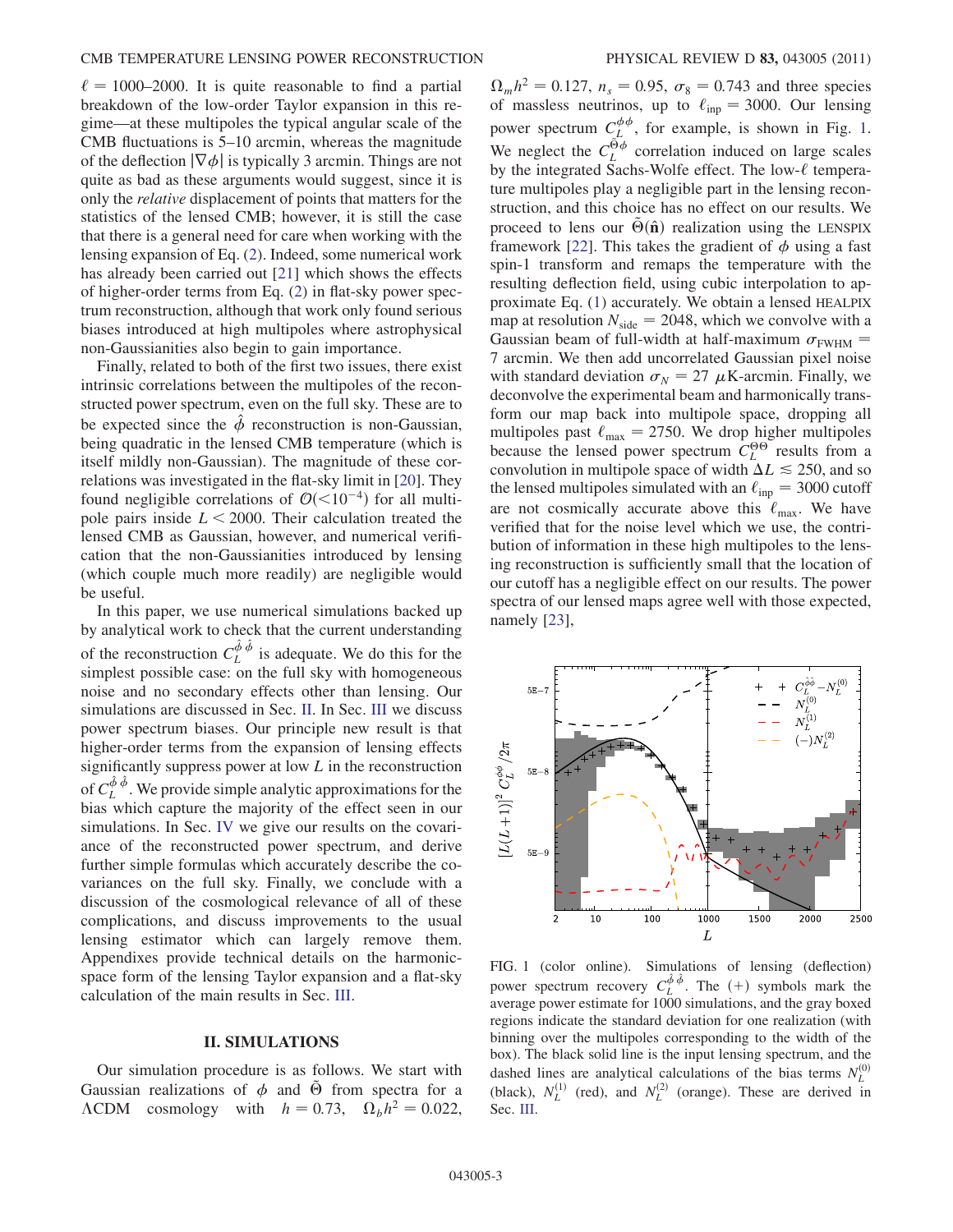$$
C_{\ell, \text{expt}}^{\Theta \Theta} = C_{\ell}^{\Theta \Theta} + \left(\frac{\sigma_N}{T_{\text{CMB}}}\right)^2 e^{\ell(\ell+1)\sigma_{\text{FWHM}}^2/8 \ln 2}, \quad (8)
$$

where  $C_L^{\Theta\Theta}$  is the lensed power spectrum theoretically predicted by CAMB [24], using the prescription of [15].

For lensing reconstruction, we perform Eq. (4). The gradient operations are again made with spin-1 transforms. The filtering operations are performed in harmonic space, with  $C_{\ell}^{\tilde{\Theta}}$  our input unlensed power spectrum and  $C_{\ell, \text{expt}}^{\Theta \Theta}$  as given above.

#### **III. POWER SPECTRUM BIASES**

To determine the expectation value of  $C_L^{\hat{\phi}\hat{\phi}}$  it is most natural to work in harmonic space. Here the lensing expansion becomes somewhat more complicated, but the underlying idea is the same as in real space. Schematically, we have

$$
\Theta_{\ell m} = \tilde{\Theta}_{\ell m} + \delta \Theta_{\ell m} + \delta^2 \Theta_{\ell m} + \delta^3 \Theta_{\ell m} + \cdots, \quad (9)
$$

where the power of  $\delta$  denotes the order in  $\phi$ . Simplified expressions for the expansion terms are given in Appendix A. In harmonic space, the Okamoto and Hu [16] estimator becomes

$$
\hat{\phi}_{LM} = A_L \sum_{\underline{\ell_1} \underline{\ell_2}} (-1)^M \begin{pmatrix} \ell_1 & \ell_2 & L \\ m_1 & m_2 & -M \end{pmatrix} g_{\ell_1 \ell_2}(L) \Theta_{\underline{\ell_1}} \Theta_{\underline{\ell_2}},
$$
\n(10)

where the symbol in braces is the  $3j$  symbol and from here onward we use the compact notation that  $\underline{\ell}_i = {\ell_i, m_i}$ . The weight function  $g_{\ell_1\ell_2}(L)$  gives the filtered maps and performs the gradient operation:

$$
g_{\ell_1 \ell_2}(L) = \frac{f_{\ell_1 L \ell_2}}{2C_{\ell_1, \text{expt}}^{\Theta \Theta} C_{\ell_2, \text{expt}}^{\Theta \Theta}} = \frac{C_{\ell_2}^{\tilde{\Theta} \tilde{\Theta}} F_{\ell_1 L \ell_2} + C_{\ell_1}^{\tilde{\Theta} \tilde{\Theta}} F_{\ell_2 L \ell_1}}{2C_{\ell_1, \text{expt}}^{\Theta \Theta} C_{\ell_2, \text{expt}}^{\Theta \Theta}},
$$
\n(11)

where the function  $F_{\ell_1L\ell_2}$  describes the rotationally invariant part of the coupling between the three multipoles  $(\ell_1, \ell_2, L)$  and is given by

$$
F_{\ell_1 L \ell_2} = [\Xi_L^2 - \Xi_{\ell_1}^2 + \Xi_{\ell_2}^2] \Pi_{\ell_1 L \ell_2} (16\pi)^{-1/2}
$$
  
 
$$
\times \begin{pmatrix} \ell_1 & L & \ell_2 \\ 0 & 0 & 0 \end{pmatrix} . \tag{12}
$$

Note that  $F_{\ell_1 L \ell_2}$  is symmetric in its last two indices. For later convenience, we have introduced the compact notation

$$
\Xi_{a\cdots n} \equiv \sqrt{a(a+1)\cdots n(n+1)},\tag{13}
$$

$$
\Pi_{a\cdots n} = \sqrt{(2a+1)\cdots(2n+1)}.
$$
 (14)

In terms of these, the estimator normalization is

$$
A_L^{-1} = \frac{1}{\Pi_L^2} \sum_{\ell_1 \ell_2} f_{\ell_1 L \ell_2} g_{\ell_1 \ell_2}(L), \tag{15}
$$

which ensures that the average of  $\hat{\phi}_{LM}$  over the CMB fluctuations *for fixed lenses* is the true  $\phi_{LM}$ .

Averaged over realizations of the CMB and lenses, we can now see that our reconstructed power spectrum has an expectation value given by

$$
\langle C_L^{\hat{\phi}} \hat{\phi} \rangle = \frac{A_L^2}{\Pi_L^2} \sum_{\underline{\ell_1 \ell_2 \ell_3 \ell_4}} \sum_M (-1)^M \begin{pmatrix} l_1 & l_2 & L \\ m_1 & m_2 & -M \end{pmatrix}
$$

$$
\times \begin{pmatrix} l_3 & l_4 & L \\ m_3 & m_4 & M \end{pmatrix} g_{\ell_1 \ell_2}(L) g_{\ell_3 \ell_4}(L)
$$

$$
\times \langle \Theta_{\underline{\ell_1}} \Theta_{\underline{\ell_2}} \Theta_{\underline{\ell_3}} \Theta_{\underline{\ell_4}} \rangle.
$$
(16)

Thus, we need to determine the four-point function of the lensed CMB. The dominant term is from the disconnected part, which is derived under the assumption that the lensed CMB is a Gaussian random field on the sphere:

$$
N_L^{(0)} = \frac{A_L^2}{\Pi_L^2} \sum_{\ell_1 \ell_2} [g_{\ell_1 \ell_2}(L)]^2 [2C_{\ell_1, \text{expt}}^{\Theta \Theta} C_{\ell_2, \text{expt}}^{\Theta \Theta}] = A_L, \quad (17)
$$

where the last equality holds only when the weights are chosen (optimally) as in Eq. (11). Here we have taken up the notation that  $N_L^{(p)}$  gives the power spectrum bias with order p dependence on the lensing power spectrum  $C_L^{\phi\phi}$ , exempting terms where it enters as a component of the lensed CMB power spectrum.

In Fig. 1 we show simulated reconstructions of the lensing power spectrum. We can see that the  $N_{\ell}^{(0)}$  noise bias is the dominant source of error in the reconstruction. The noise bias in the *deflection* power spectrum  $L(L+1)C_L^{\phi\phi}$  is approximately scale invariant for  $L < 100$  We can understand this behavior by noting that  $L < 100$ . We can understand this behavior by noting that the dominant contribution to  $N_L^{(0)}$  is from chance correlations between modes near the resolution limit of the experiment. For low L, we can therefore approximate  $L \ll l_1, l_2$  in Eq. (17). Provided L is small compared to the acoustic scale, we can Taylor expand the  $C_{\ell_2}$  power spectra in  $g_{\ell_1\ell_2}(L)$  about  $\ell_1$  to give

$$
g_{\ell_1\ell_2}^2(L)C_{\ell_1,\text{expt}}^{\Theta\Theta}C_{\ell_2,\text{expt}}^{\Theta\Theta} \approx \frac{\Pi_{\ell_1\ell_2L}^2}{16\pi} \left(\begin{array}{ccc} \ell_1 & L & \ell_2\\ 0 & 0 & 0 \end{array}\right)^2 \left(\frac{C_{\ell_1}^{\tilde{\Theta}\tilde{\Theta}}}{C_{\ell_1,\text{expt}}^{\Theta\Theta}}\right)^2
$$
\n
$$
\times \left(\Xi_L^2 + \frac{(\Xi_{\ell_2}^2 - \Xi_{\ell_1}^2)^2}{4\Xi_{\ell_1}^2} \frac{d\ln C_{\ell_1}^{\tilde{\Theta}\tilde{\Theta}}}{d\ln\ell_1}\right)^2. \tag{18}
$$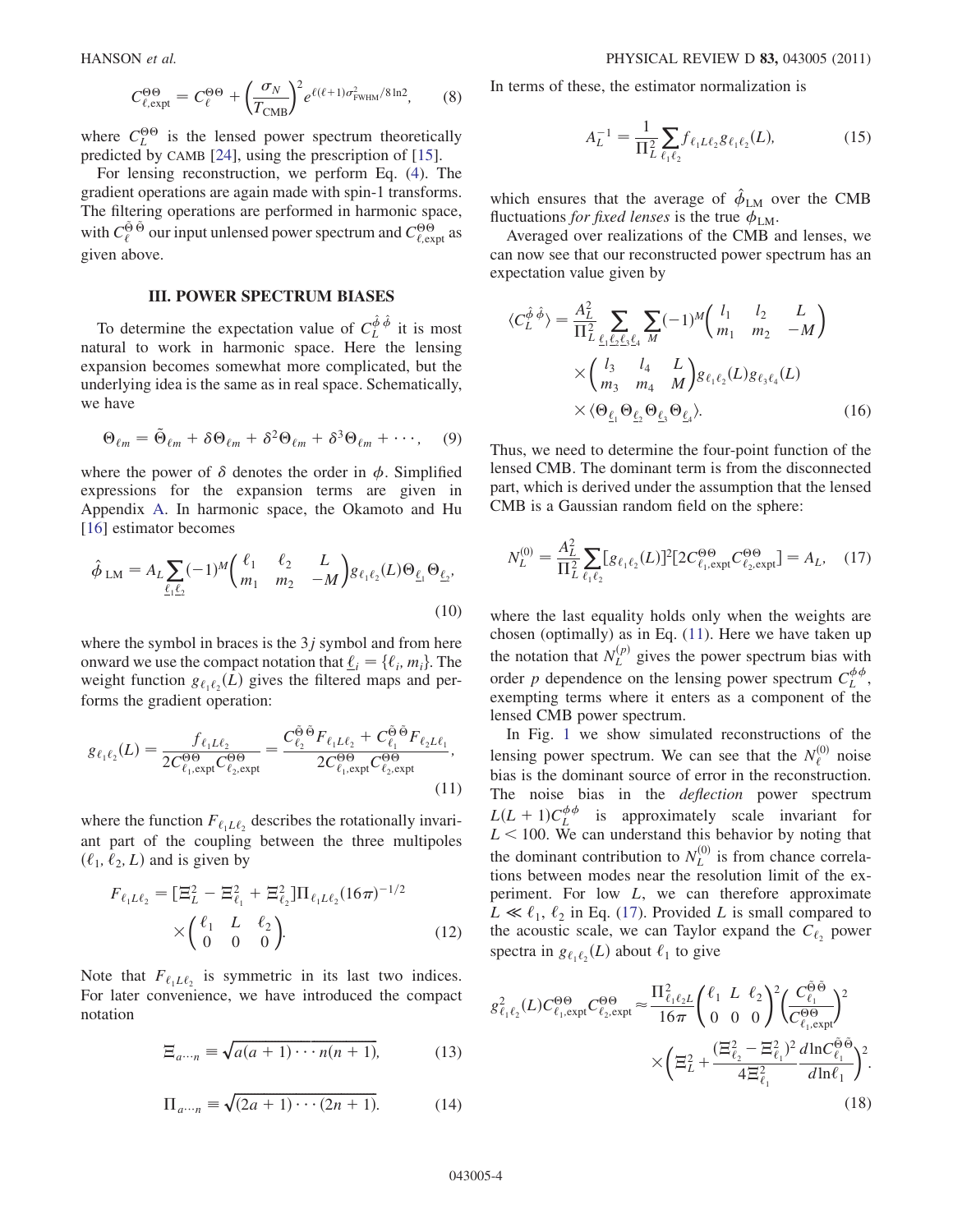Summing over  $\ell_2$ , the leading-order terms for  $\ell_1 \gg L$  give

$$
\sum_{\ell_2} g_{\ell_1 \ell_2}^2(L) C_{\ell_1, \text{expt}}^{\Theta \Theta} C_{\ell_2, \text{expt}}^{\Theta \Theta}
$$
\n
$$
\approx \frac{\Pi_{\ell_1 L}^2 \Xi_L^4}{16\pi} \left( \frac{C_{\ell_1}^{\tilde{\Theta} \tilde{\Theta}}}{C_{\ell_1, \text{expt}}^{\Theta \Theta}}^2 \right)^2 \left[ 1 + \frac{d \ln C_{\ell_1}^{\tilde{\Theta} \tilde{\Theta}}}{d \ln \ell_1} + \frac{3}{8} \left( \frac{d \ln C_{\ell_1}^{\tilde{\Theta} \tilde{\Theta}}}{d \ln \ell_1} \right)^2 \right] \tag{19}
$$

Substituting into Eq. (17) and summing over  $\ell_1$  gives  $[L(L+1)]^2 N_L^{(0)}/(2\pi) = 2 \times 10^{-7}$ , in good agreement<br>with the large-scale plateau in Fig. 1. The rough scaling with the large-scale plateau in Fig. 1. The rough scaling with sensitivity and resolution is

$$
[L(L+1)]^2 N_L^{(0)}/(2\pi) \sim 1/\ell_{\text{max}}^2,\tag{20}
$$

:

where, here,  $\ell_{\text{max}}$  is an effective maximum multipole below which the measurement of the CMB power spectrum is cosmic-variance limited. Note that  $\ell_{\text{max}}^2$  defines the effective number of modes and that the noise power scales inversely with this number.

While  $N_L^{(0)}$  gives the dominant bias, higher-order terms do have significant effects. This is illustrated more clearly in Fig. 2, where we plot  $C_L^{\hat{\phi} \hat{\phi}}$  –<br>now set out to investigate the r  $- N_L^{(0)}$  $L_{L}^{(0)} - C_{L}^{\phi\phi}$ . We therefore now set out to investigate the non-Gaussian terms which arise from the connected part of the four-point function—  $\langle \Theta_{\ell_1} \Theta_{\ell_2} \Theta_{\ell_3} \Theta_{\ell_4} \rangle_C$ . To calculate these terms, it is useful to have a system for appealing the constraints which symmehave a system for encoding the constraints which symmetry places on their form. The formalism for doing this has



FIG. 2 (color online). Biases in  $C^{\hat{\phi}\hat{\phi}}_L$ . The points are the average of 1000 simulations and the boxes give the measured error in the reconstruction for one realization (with binning over the multipoles corresponding to the width of the box). The biases calculated in Sec. III are also shown:  $N_L^{(1)}$  [dotted (red) line],  $N_L^{(2)}$ [dashed (orange) line], and their sum [solid (blue) line]. These calculated biases provide a good fit to the observed power in simulations.

been worked out by [25], and we briefly review the notation here.

Statistical isotropy demands that the connected fourpoint function takes the form

$$
\langle \Theta_{\underline{\ell}_1} \Theta_{\underline{\ell}_2} \Theta_{\underline{\ell}_3} \Theta_{\underline{\ell}_4} \rangle_C = \sum_{LM} \begin{pmatrix} \ell_1 & \ell_2 & L \\ m_1 & m_2 & -M \end{pmatrix}
$$

$$
\times \begin{pmatrix} \ell_3 & \ell_4 & L \\ m_3 & m_4 & M \end{pmatrix} (-1)^M T_{\ell_3 \ell_4}^{\ell_1 \ell_2}(L).
$$
(21)

The term  $T_{\xi_1 \xi_4}^{\ell_1 \ell_2}(L)$  is known as the trispectrum. Inserting this template for the four point function into Eq. (16) loods this template for the four-point function into Eq. (16) leads to the simplified expression

$$
\langle C_L^{\hat{\phi}\hat{\phi}} \rangle_C = \left( \frac{A_L^2}{\Pi_L^4} \right) \sum_{\ell_1 \ell_2 \ell_3 \ell_4} g_{\ell_1 \ell_2}(L) g_{\ell_3 \ell_4}(L) T_{\ell_3 \ell_4}^{\ell_1 \ell_2}(L). \tag{22}
$$

The trispectrum contains additional symmetries due to our ability to reorder  $\ell_1 \cdots \ell_4$ . These may be explicitly encoded by taking

$$
T_{\ell_3 \ell_4}^{\ell_1 \ell_2}(L) = P_{\ell_3 \ell_4}^{\ell_1 \ell_2}(L) + \Pi_L^2 \sum_{L'} \left[ (-1)^{\ell_2 + \ell_3} \begin{cases} \ell_1 & \ell_2 & L \\ \ell_4 & \ell_3 & L' \end{cases} \right] P_{\ell_2 \ell_4}^{\ell_1 \ell_3}(L')
$$
  
+  $(-1)^{L+L'} \left\{ \begin{array}{ll} \ell_1 & \ell_2 & L \\ \ell_3 & \ell_4 & L' \end{array} \right\} P_{\ell_3 \ell_2}^{\ell_1 \ell_3}(L') \left].$  (23)

There are eight remaining symmetries in the partially reduced trispectrum representation  $P_{\ell_3\ell_4}^{\ell_1\ell_2}(L)$ —reorderings within the pairings and exchange of upper and lower indices. We may again explicitly symmetrize with respect to pair reorderings via the reduced trispectrum  $\mathcal T$ , such that

$$
P_{\ell_3\ell_4}^{\ell_1\ell_2} = \mathcal{T}_{\ell_3\ell_4}^{\ell_1\ell_2} + (-1)^{\Sigma_U} \mathcal{T}_{\ell_3\ell_4}^{\ell_2\ell_1} + (-1)^{\Sigma_L} \mathcal{T}_{\ell_4\ell_3}^{\ell_1\ell_2} + (-1)^{\Sigma_U + \Sigma_L} \mathcal{T}_{\ell_4\ell_3}^{\ell_2\ell_1},
$$
\n
$$
(24)
$$

where  $\Sigma_U = \ell_1 + \ell_2 + L$  and  $\Sigma_L = \ell_3 + \ell_4 + L$ . Finally, we may satisfy the remaining upper/lower symmetry with the fully reduced trispectrum  $\mathbb{T}_{\ell_3\ell_4}^{\ell_1\ell_2}$  such that

$$
\mathcal{T}_{\ell_3 \ell_4}^{\ell_1 \ell_2} = \frac{1}{2} \Big[ \mathbb{T}_{\ell_3 \ell_4}^{\ell_1 \ell_2} + \mathbb{T}_{\ell_1 \ell_2}^{\ell_3 \ell_4} \Big]. \tag{25}
$$

The quantity  $\mathbb{T}_{\ell_3 \ell_4}^{\ell_1 \ell_2}(L)$  is an arbitrary function of its argu-<br>ments, and its arguments are conference all of the symmetry requires ments, and its use enforces all of the symmetry requirements of the trispectrum. These considerations greatly simplify the computation of the lensed trispectrum from the expansion of Eq. (9), as they make it straightforward to differentiate between terms which are related by symmetries, and terms which are genuinely independent.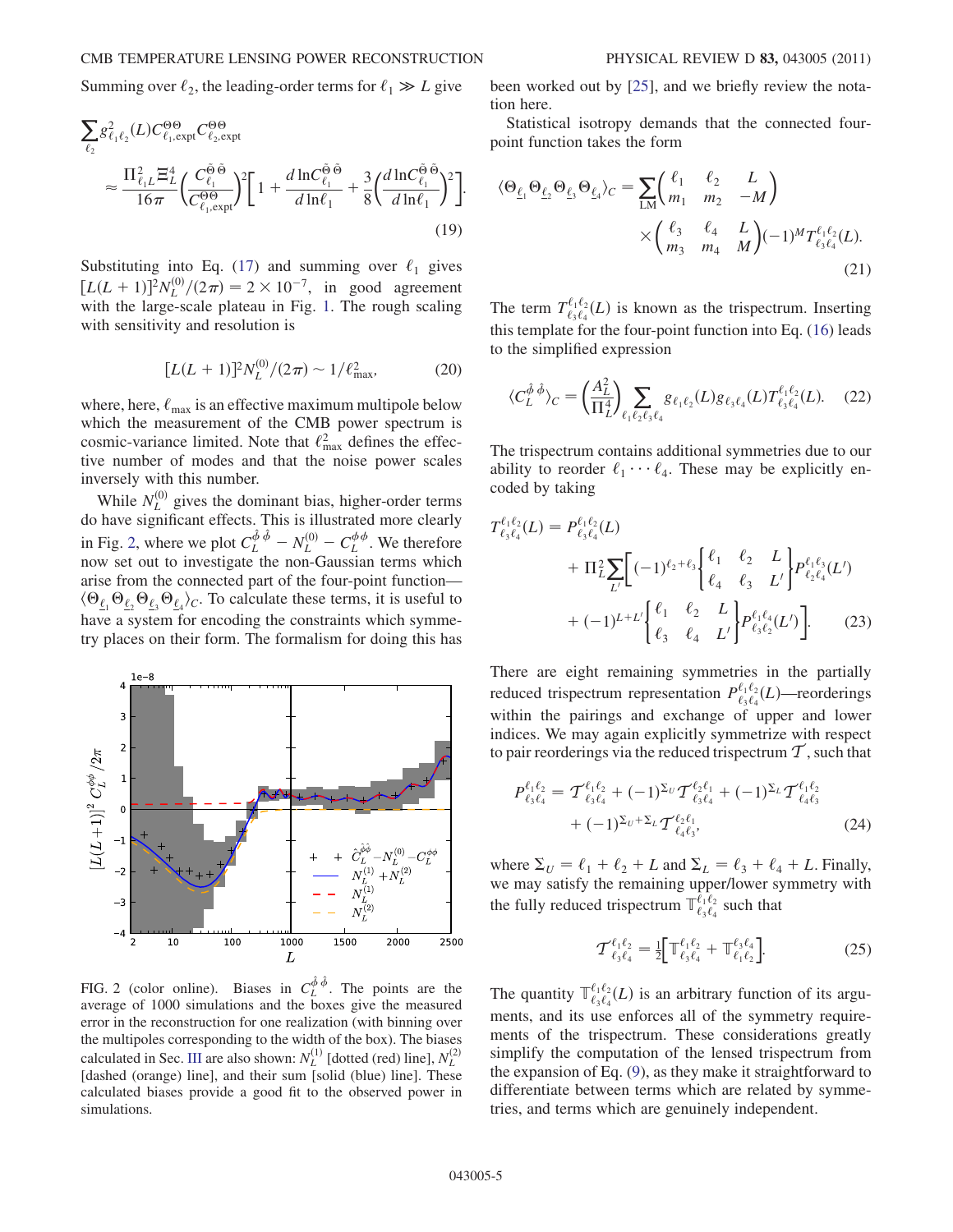In terms of the fully-reduced trispectrum, we can write

$$
\langle \Theta_{\underline{\ell}_1} \Theta_{\underline{\ell}_2} \Theta_{\underline{\ell}_3} \Theta_{\underline{\ell}_4} \rangle_C = \frac{1}{2} \sum_{LM} \begin{pmatrix} \ell_1 & \ell_2 & L \\ m_1 & m_2 & -M \end{pmatrix} \begin{pmatrix} \ell_3 & \ell_4 & L \\ m_3 & m_4 & M \end{pmatrix}
$$
  
 
$$
\times (-1)^M \mathbb{T}_{\ell_3 \ell_4}^{\ell_1 \ell_2}(L) + \text{perms.}, \qquad (26)
$$

which includes a sum over all 24 permutations of  $\ell_1$ ,  $\ell_2$ ,  $\ell_3$ , and  $\ell_4$ . This form is particularly convenient for theoretical calculations of the trispectrum from given physical effects. It should be noted that the fully reduced trispectrum is only specified up to the equivalence class that gives the same trispectrum  $T^{\ell_1 \ell_2}_{\ell_3 \ell_4}(L)$  under the opera-<br>tions in Eqs. (23) (25). Expanding the triangetrum in tions in Eqs. (23)–(25). Expanding the trispectrum in Eq. (22) in terms of the fully reduced trispectrum and using the symmetry of the weights  $g_{\ell_1 \ell_2}(L)$  and that they enforce e.g.  $\ell_1 + \ell_2 + L$  = even, we have

$$
\langle C_L^{\hat{\phi}} \hat{\phi} \rangle_C = \left( \frac{4A_L^2}{\Pi_L^4} \right) \sum_{\ell_1 \ell_2 \ell_3 \ell_4} g_{\ell_1 \ell_2}(L) g_{\ell_3 \ell_4}(L)
$$
  
 
$$
\times \left[ \mathbb{T}_{\ell_3 \ell_4}^{\ell_1 \ell_2}(L) + \mathbb{T}_L^2 \sum_{L'} \begin{bmatrix} \ell_1 & \ell_2 & L \\ \ell_4 & \ell_3 & L' \end{bmatrix} \right]
$$
  
 
$$
\times ((-1)^{\ell_2 + \ell_3} \mathbb{T}_{\ell_2 \ell_4}^{\ell_1 \ell_3}(L') + (-1)^{L + L'} \mathbb{T}_{\ell_4 \ell_2}^{\ell_1 \ell_3}(L')) \right].
$$
 (27)

With this considerable array of notation behind us, we are now in a position to calculate the effects of non-Gaussian couplings on the value of  $\langle C_L^{\hat{\phi}} \hat{\phi} \rangle$ .

### A.  $\mathcal{O}(\boldsymbol{\phi}^2)$  terms

At second order in  $\phi$ , the connected trispectrum term is due entirely to correlations of the form  $\langle \delta \Theta_{\underline{\ell}_1} \delta \Theta_{\underline{\ell}_2} \Theta_{\underline{\ell}_3} \Theta_{\underline{\ell}_4} \rangle$ . It has the fully reduced form [25]

$$
\mathbb{T}^{\ell_1 \ell_2}_{\ell_3 \ell_4}(L) = C_L^{\phi \phi} C_{\ell_2}^{\tilde{\Theta}} \tilde{\Theta}^{\tilde{\Theta}} C_{\ell_4}^{\tilde{\Theta}} F_{\ell_1 L \ell_2} F_{\ell_3 L \ell_4}.
$$
 (28)

Inserting the primary  $(P_{\ell_3\ell_4}^{\ell_1\ell_2})$  form of this term into Eq. (22) [or using Eq. (27) directly] results in

$$
\langle C_L^{\hat{\phi}\hat{\phi}} \rangle_C = C_L^{\phi\phi} \left( \frac{A_L}{\Pi_L^2} \sum_{\ell_1 \ell_2} g_{\ell_1 \ell_2}(L) f_{\ell_1 L \ell_2} \right)^2 \quad \text{(primary term)}.
$$
\n(29)

For any choice of weights, this reduces to  $C_L^{\phi\phi}$  which it was our intention to reconstruct, provided that the estimator is normalized so that the map-level reconstruction is unbiased, i.e. Eq. (15) is satisfied. The normalization requires knowledge of the unlensed CMB power spectrum, and any error in the fiducial spectrum used leads to a multiplicative bias in the reconstructed power. Inserting the other pairings into Eq. (22), on the other hand, results in the first-order power spectrum bias  $N_L^{(1)}$ :

$$
N_L^{(1)} = 2\left(\frac{A_L}{\Pi_L}\right)^2 \sum_{\ell_1 \ell_2 \ell_3 \ell_4 L'} (-1)^{\ell_2 + \ell_3} g_{\ell_1 \ell_2}(L) g_{\ell_3 \ell_4}(L)
$$
  
 
$$
\times \begin{cases} \ell_1 & \ell_2 & L \\ \ell_4 & \ell_3 & L' \end{cases} C_L^{\phi \phi} f_{\ell_1 L' \ell_3} f_{\ell_2 L' \ell_4}.
$$
 (30)

This  $N_L^{(1)}$  term is the all-sky analogue of the  $N_{\Theta\Theta,\Theta\Theta}^{(1)}(L)$ <br>poise hiss of Kesden, Cooray, and Kamionkowski [20] noise bias of Kesden, Cooray, and Kamionkowski [20] (KCK hereafter; see also Appendix B). In practice, we find that the flat-sky result gives a good description of the biases found in our simulations. This is a reasonable result, as the magnitude of the  $N_L^{(1)}$  bias is non-negligible only at large multipoles and here flat-sky calculations converge with their harmonic counterparts. For the remainder of this paper, we will calculate  $N_L^{(1)}$  using the flat-sky expression, with all-sky power spectra as input.

In Fig. 1 we plot the  $N_L^{(1)}$  bias. At low multipoles it is an insignificant contribution, but at  $L > 250$  it produces an  $\mathcal{O}(10\%)$  effect. At  $L > 1000$  it begins to dominate over the  $C_L^{\phi\phi}$  term which it was our intention to reconstruct. We show in Fig. 2 that at high multipoles the  $N_L^{(1)}$  bias provides a good fit to the excess power seen in our simulation results.

There are a number of ways to account for this behavior. Hu showed that for lensing, the primary  $(P_{\ell_1\ell_2}^{\ell_1\ell_2})$  component of the triangetrum dominates over the other countings when of the trispectrum dominates over the other couplings when  $\min(\ell_1, \ell_2, \ell_3, \ell_4) \gg L$  [25] The primary terms represent flattened quadrilaterals with the short diagonal of length *L* flattened quadrilaterals with the short diagonal of length L supported by lensing, the power of which is strongly peaked at low multipoles. A heuristic (but frequently useful) way of rephrasing this argument such that it is specific to lens reconstruction comes from considering the effect of the weights  $g_{\ell_1 \ell_2}(L)$ . For  $\ell_1 \gg L$ , the weights are only<br>nonzero for  $\ell_2$ , in a narrow range of width 2L centered on nonzero for  $\ell_2$  in a narrow range of width 2L centered on  $\ell_1$  (due to the triangle constraint). The  $N_L^{(1)}$  term imposes couplings between two weight terms, and so the region of  $(\ell_1, \ell_2, \ell_3, \ell_4)$  space over which it can accumulate a signal is correspondingly suppressed. In general, at low L the dominant trispectrum terms which bias  $C_L^{\hat{\phi} \hat{\phi}}$  are therefore those which factor maximally under the weights. At high L, which terms will dominate is less clear. The eventual dominance of the  $N_L^{(1)}$  bias was explained by KCK as the interference of lensing modes at  $L' \leq L$  on the reconstruction. It appears that in this case the cross-coupling nature of the nonprimary terms, which suppresses their contribution at low L, allows them to dominate later on. As  $C_L^{\phi\phi}$  is very red, the coupling of the  $N_L^{(1)}$  term to  $C_L^{\phi\phi}$  power at lower L allows it to increase relative to the primary term.

### B.  $\mathcal{O}(\boldsymbol{\phi}^4)$  terms

At second order in the power spectrum, there are several fundamental groupings of  $\delta^n \Theta$  and unlensed terms in the lensing expansion which contribute to the fully reduced trispectrum. These are all contained in four fully reduced trispectra: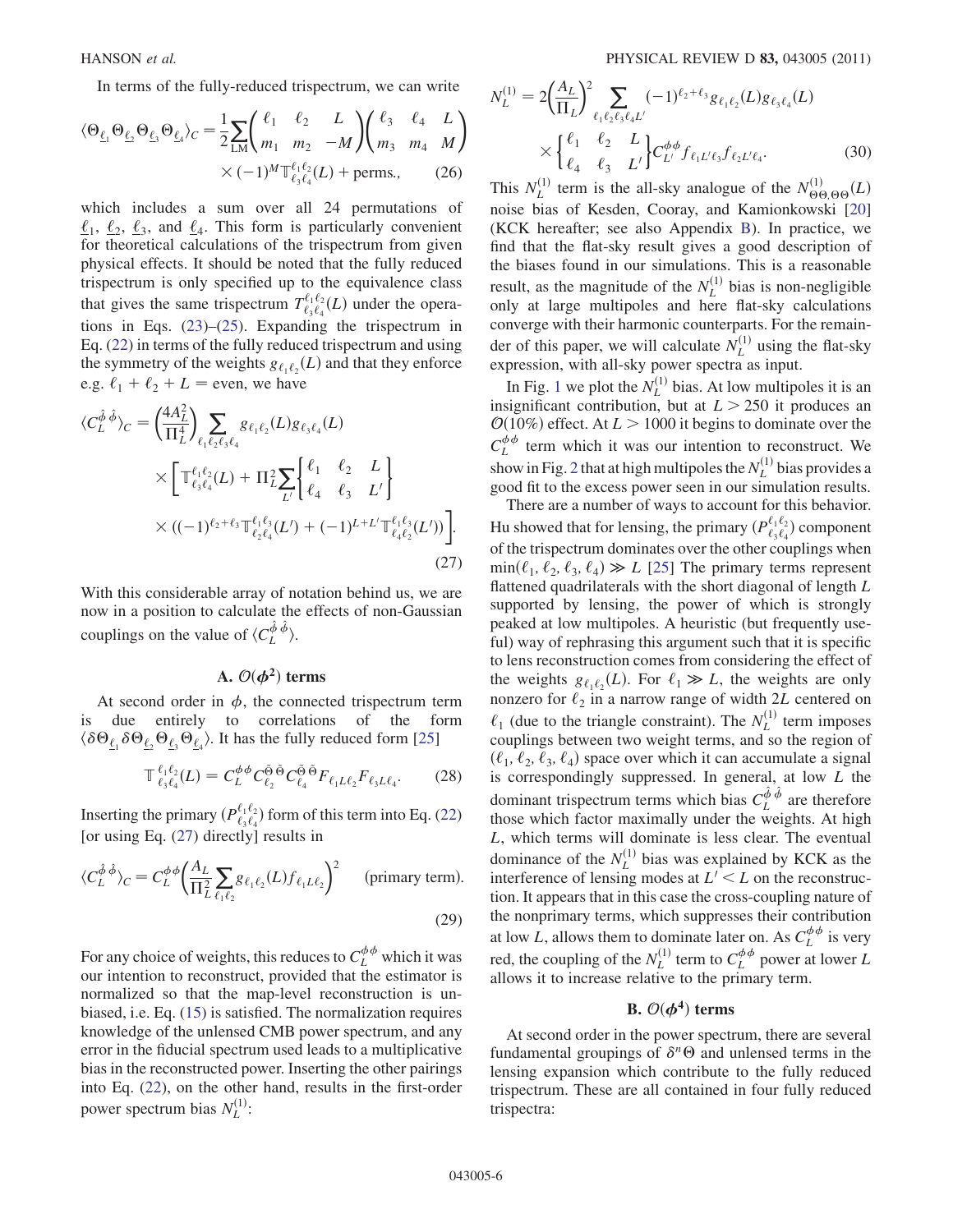CMB TEMPERATURE LENSING POWER RECONSTRUCTION PHYSICAL REVIEW D 83, 043005 (2011)

$$
\begin{split}\n&\delta^{\Theta\delta\Theta\delta\Theta\delta\Theta^{\ell_{1}\ell_{2}}}_{\mathbb{T}}(L) = \frac{1}{2} \sum_{\ell_{a}\ell_{b}\ell_{c}\ell_{d}} \Big( (-1)^{L+\ell_{2}+\ell_{3}} \Pi_{\ell}^{2} \Big\{ \frac{\ell_{1}}{\ell_{a}} - \frac{\ell_{2}}{\ell_{b}} - \frac{L}{\ell_{c}} \Big\} \Big\{ \frac{\ell_{3}}{\ell_{a}} - \frac{\ell_{4}}{\ell_{b}} - \frac{L}{\ell_{d}} \Big\} F_{\ell_{1}\ell_{b}\ell_{c}} F_{\ell_{2}\ell_{a}\ell_{c}} F_{\ell_{3}\ell_{b}\ell_{d}} F_{\ell_{4}\ell_{a}\ell_{d}} C_{\ell_{a}}^{\tilde{\Theta}} \tilde{\Theta} C_{\ell_{b}}^{\tilde{\Theta}} \tilde{C}_{\ell_{a}}^{\tilde{\Theta}} \tilde{C}_{\ell_{a}}^{\tilde{\Theta}} \tilde{C}_{\ell_{a}}^{\tilde{\Theta}} \tilde{C}_{\ell_{a}}^{\tilde{\Theta}} \tilde{C}_{\ell_{a}}^{\tilde{\Theta}} \tilde{C}_{\ell_{a}}^{\tilde{\Theta}} \tilde{C}_{\ell_{a}}^{\tilde{\Theta}} \tilde{C}_{\ell_{a}}^{\tilde{\Theta}} \tilde{C}_{\ell_{a}}^{\tilde{\Theta}} \tilde{C}_{\ell_{a}}^{\tilde{\Theta}} \tilde{C}_{\ell_{a}}^{\tilde{\Theta}} \tilde{C}_{\ell_{a}}^{\tilde{\Theta}} \tilde{C}_{\ell_{a}}^{\tilde{\Theta}} \tilde{C}_{\ell_{a}}^{\tilde{\Theta}} \tilde{C}_{\ell_{a}}^{\tilde{\Theta}} \tilde{C}_{\ell_{a}}^{\tilde{\Theta}} \tilde{C}_{\ell_{a}}^{\tilde{\Theta}} \tilde{C}_{\ell_{a}}^{\tilde{\Theta}} \tilde{C}_{\ell_{a}}^{\tilde{\Theta}} \tilde{C}_{\ell_{a}}^{\tilde{\Theta}} \tilde{C}_{\ell_{a}}^{\tilde{\Theta}} \tilde{C}_{\ell_{a}}^{\tilde{\Theta}} \tilde{C}_{\ell_{a}}^{\tilde{\Theta}} \tilde{C}_{\ell_{a}}^{\tilde{\Theta}} \tilde{C}_{\ell_{a}}^{\tilde{\Theta}} \tilde{C}_{\ell_{a}}^{\tilde{\Theta}} \tilde{C}_{\ell_{a}}^
$$

Here, the value  $R$  is half of the mean-square deflection,

$$
R = \frac{1}{2} \sum_{\ell_1} \frac{(\Xi_{\ell_1} \Pi_{\ell_1})^2}{4\pi} C_{\ell_1}^{\phi \phi},\tag{32}
$$

and the  $\mathfrak{G}_{\ell_3 \ell_4}^{\ell_1 \ell_2}(L)$  function is given in Appendix A. The summation  $\Sigma'$  in the second grouping is restricted to  $\ell_a$  $\ell_a \ell_b$ in the second grouping is restricted to  $\ell_a$ and  $\ell_b$  such that  $\ell_a + \ell_b + \ell_1 + \ell_2 =$  even and  $\ell_a + \ell_b + \ell_{\ell} =$  even thus enforcing the parity constraint  $\ell_1$ .  $\ell_3 + \ell_4$  = even, thus enforcing the parity constraint  $\ell_1 + \ell_2 + \ell_3 + \ell_4 = \text{even}$ . Similarly, the numerical  $\sum'$  $\ell_2 + \ell_3 + \ell_4 =$  even. Similarly, the summation  $\sum_{\ell_a \ell_b \ell_c}^{\ell_a \ell_b \ell_c}$  in the third grouping is restricted such that  $\ell_a + \ell_b + \ell_c + \ell_c$ the third grouping is restricted such that  $\ell_3 + \ell_4 + \ell_a +$  $\ell_b$  = even.

Many of these terms are difficult to calculate numerically. Fortunately, the dominant subset is calculable:

$$
\mathbb{E}_{\ell_3 \ell_4}(L) = C_L^{\phi \phi} (C_{\ell_3}^{\tilde{\Theta} \tilde{\Theta}} F_{\ell_4 L \ell_3}) F_{\ell_2 L \ell_1} \Bigg[ \sum_{\ell_a \ell_b} C_{\ell_a}^{\tilde{\Theta} \tilde{\Theta}} C_{\ell_b}^{\phi \phi} (F_{\ell_1 \ell_a \ell_b})^2 \times \left( \frac{\Xi_{\ell_1}^2 + \Xi_{\ell_a}^2 - \Xi_{\ell_b}^2}{\Pi_{\ell_1}^2 \Xi_{\ell_1}^2} \right) - 2R (\Xi_{\ell_1}^2 - 1/3) C_{\ell_1}^{\tilde{\Theta} \tilde{\Theta}} \Bigg].
$$
 (33)

The choice of the terms in Eq. (33) is motivated by the discussion of the previous subsection, in that these terms are the subset of Eq. (31) which maximally factor under the weights for the primary trispectrum coupling. Calculating the effect of  $\mathbb T$  $\overline{\text{dom}\ell_1\ell_2}$  $\ell_3 \ell_4(L)$  through the primary trispectrum<br>n a low- $\ell$  bias at  $O((\Delta^4))$ coupling results in a low- $\ell$  bias at  $\mathcal{O}(\phi^4)$ :

$$
N_L^{(2)} \approx 2C_L^{\phi\phi} \left(\frac{A_L^2}{\Pi_L^4}\right) \sum_{\ell_1 \ell_2} g_{\ell_1 \ell_2}(L) F_{\ell_2 L \ell_1} \left[ \sum_{\ell_a \ell_b} C_{\ell_a}^{\tilde{\Theta}} C_{\ell_b}^{\phi\phi} (F_{\ell_1 \ell_a \ell_b})^2 \right] \times \left( \frac{\Xi_{\ell_1}^2 + \Xi_{\ell_a}^2 - \Xi_{\ell_b}^2}{\Pi_{\ell_1}^2 \Xi_{\ell_1}^2} \right) - 2R(\Xi_{\ell_1}^2 - 1/3) C_{\ell_1}^{\tilde{\Theta}} \tilde{\Theta} \right] \times \left( \sum_{\ell_1 \ell_2} g_{\ell_3 \ell_4}(L) f_{\ell_3 L \ell_4} \right). \tag{34}
$$

We plot these dominant terms to the  $N_L^{(2)}$  bias in Figs. 1 and 2. Overall, they contribute a negative bias to the reconstructed power spectrum which is  $\approx 15\%$  of  $C_L^{\phi\phi}$ <br>for the concordance cosmology which we use. They profor the concordance cosmology which we use. They provide a good fit to the negative bias seen in our simulations for  $L < 200$ .

The dominant terms that we have retained in Eq. (34) share a common origin: they are due to correlations of the gradient-order potential reconstruction of  $\hat{\phi}_{LM}$  with higher-order terms. Equivalent terms arise, for example, if one calculates  $\langle C_L^{\phi} \rangle$ —the cross spectrum between the<br>input and reconstructed lensing potentials. If we write the input and reconstructed lensing potentials. If we write the reconstructed  $\hat{\phi}_{LM}$  as <sup>2</sup>

$$
\hat{\phi}_{LM} = n_{LM}^{(0)} + \phi_{LM} + n_{LM}^{(1)} + n_{LM}^{(2)} + n_{LM}^{(3)} + \cdots, \quad (35)
$$

where, for example,  $n_{LM}^{(2)}$  is the statistical noise in the reconstruction that is second order in  $\phi$  and arises from  $\tilde{\Theta} \delta^2 \Theta$  and  $\delta \Theta \delta \Theta$  terms; then the  $\mathcal{O}(C_L^{\phi \phi})$  contribution to  $\langle C_L^{\phi\hat{\phi}} \rangle$  is from  $\phi_{LM}$  only (since  $\langle n_{LM}^{(1)} \rangle_{CMB} = 0$  by construction) and the  $\mathcal{O}[(C_L^{\phi\phi})^2]$  contribution is from  $n_{LM}^{(3)}$ . Correct to fourth order in  $\phi$ , we find to fourth order in  $\phi$ , we find

$$
\langle C_L^{\phi\hat{\phi}} \rangle = C_L^{\phi\phi} + \frac{1}{2} \frac{\text{dom}(2)}{N_L},\tag{36}
$$

where  $N_L = 2\langle \phi_{LM}^* n_{LM}^{(3)} \rangle$  is given by the right-hand side<br>of Eq. (34) with one factor of the normalization eliminated of Eq. (34) with one factor of the normalization eliminated with Eq. (15).

We can develop a useful approximation to  $N_L^{(2)}$  on large scales by noting that the sum over  $\ell_1$  and  $\ell_2$  is dominated by small-scale modes near the resolution limit of the experiment. Since  $C_L^{\phi\phi}$  is so red,  $\ell_b \ll \ell_a \approx \ell_1$  in the remaining summation and we can approximate remaining summation and we can approximate

<sup>&</sup>lt;sup>2</sup>We are grateful to Antony Lewis for suggesting this approach.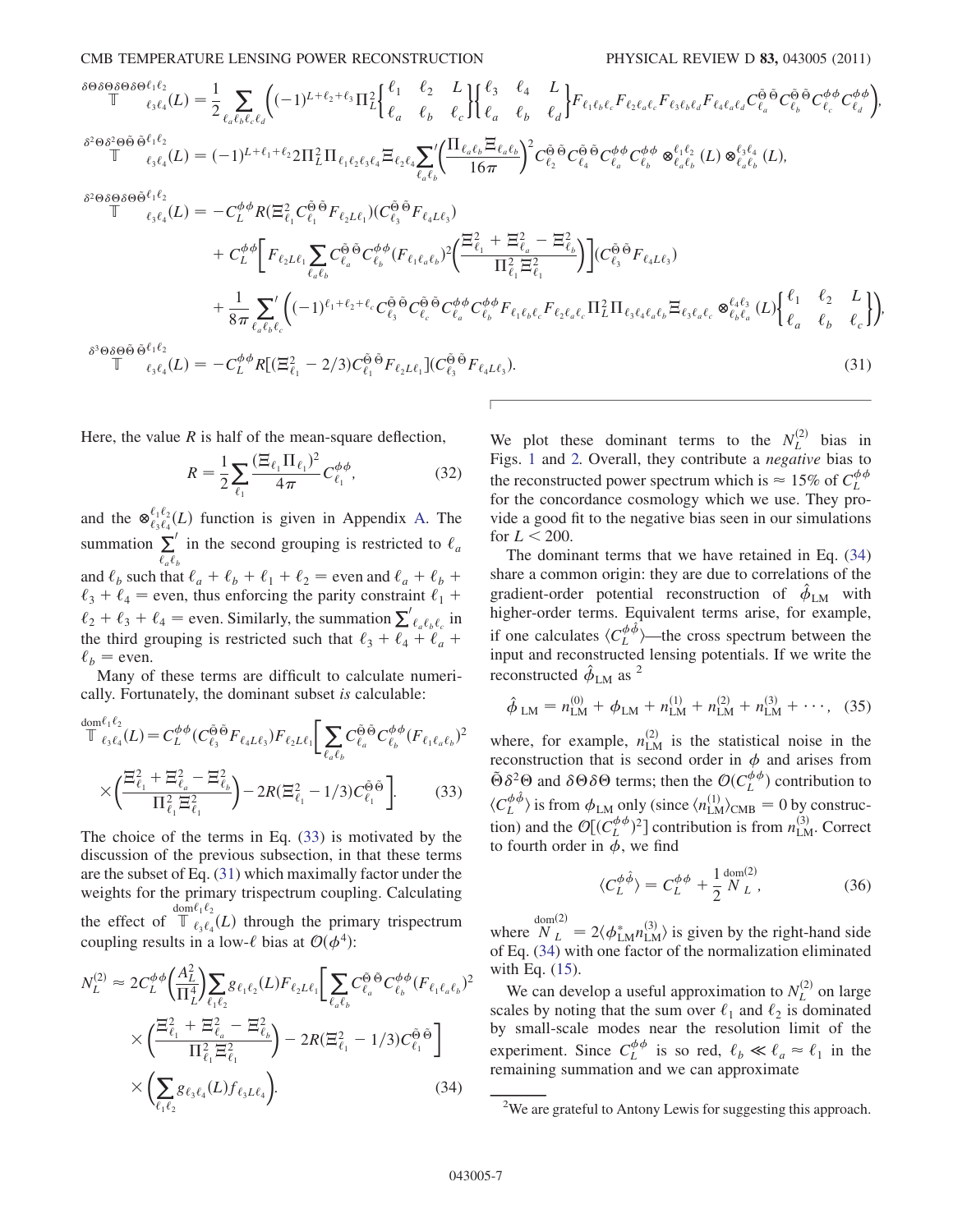$$
\sum_{\ell_a \ell_b} C^{\tilde{\Theta}}_{\ell_a} \tilde{C}^{\phi \phi}_{\ell_b} (F_{L\ell_a \ell_b})^2 \frac{[\Xi_L^2 + \Xi_{\ell_a} - \Xi_{\ell_b}^2]}{\Xi_L^2 \Pi_L^2}
$$
  

$$
\approx 2 \sum_{\ell_a \ell_b} C^{\tilde{\Theta}}_{\ell_a} \tilde{C}^{\phi \phi}_{\ell_b} \frac{(F_{L\ell_a \ell_b})^2}{\Pi_L^2}.
$$
 (37)

Noting further that the second-order result for the change in the temperature power spectrum due to lensing is [26]

$$
\Delta C_L^{\Theta \Theta} = C_L^{\Theta \Theta} - C_L^{\tilde{\Theta} \tilde{\Theta}}
$$
  

$$
\approx -\Xi_L^2 R C_L^{\tilde{\Theta} \tilde{\Theta}} + \sum_{\ell_a \ell_b} C_{\ell_a}^{\tilde{\Theta} \tilde{\Theta}} C_{\ell_b}^{\phi \phi} \frac{(F_{L\ell_a \ell_b})^2}{\Pi_L^2}, \quad (38)
$$

we can approximate

$$
N_L^{(2)} \approx 4C_L^{\phi\phi} \left(\frac{A_L}{\Pi_L^2}\right)^2 \left(\sum_{\ell_3,\ell_4} g_{\ell_3\ell_4}(L) f_{\ell_3 L \ell_4}\right) \times \sum_{\ell_1 \ell_2} g_{\ell_1 \ell_2}(L) F_{\ell_2 L \ell_1} \Delta C_{\ell_1}^{\Theta \Theta}.
$$
 (39)

The *fractional*  $N_L^{(2)}$  bias is therefore largely determined by the difference between the lensed and unlensed power spectra. We can use similar methods to those which gave Eq. (19) to approximate  $N_L^{(2)}$  further at low L:

$$
N_L^{(2)} \approx C_L^{\phi\phi} \frac{A_L \Xi_L^4}{4\pi} \sum_{\ell_1} \frac{\Pi_{\ell_1}^2}{(C_{\ell_1, \text{expt}}^{\Theta \Theta})^2} \left[ C_{\ell_1}^{\tilde{\Theta}} \Delta C_{\ell_1}^{\Theta \Theta} \right. \\
\left. + \frac{1}{2} \frac{d}{d \ln \ell_1} (\Delta C_{\ell_1}^{\Theta \Theta} C_{\ell_1}^{\tilde{\Theta} \tilde{\Theta}}) + \frac{3}{8} \frac{d C_{\ell_1}^{\tilde{\Theta} \tilde{\Theta}}}{d \ln \ell_1} \frac{d \Delta C_{\ell_1}^{\Theta \Theta}}{d \ln \ell_1} \right], \quad (40)
$$

where we have used Eq. (15) for the normalization. The only  $L$  dependence is in the prefactor, but Eqs. (17) and (19) show that  $A_L \Xi_L^4$  = const at low L so the  $N_L^{(2)}$  bias is a constant fractional bias there. Numerically, the dominant constant fractional bias there. Numerically, the dominant contribution to Eq. (40) is from the final term and the bias evaluates to  $-20\%$ , in reasonable agreement with the full<br>evaluation of Eq. (34) reported in Fig. 2. The bias becomes evaluation of Eq. (34) reported in Fig. 2. The bias becomes less important for surveys with lower resolution: for an experiment limited to a maximum multipole  $\ell_{\text{max}} = 750$ , we find the bias reduces to  $-4\%$ .<br>We have seen that the domin

We have seen that the dominant terms in the  $\mathcal{O}(\phi^4)$ trispectrum provide a good explanation of the low- $\ell$  bias seen in our simulation results. Figure 2 provides empirical evidence that higher-order terms do not bias the reconstructed power further by more than  $\sim$ 3%. This seems plausible given Eq. (39). Replacing  $\Delta C_{\ell_1}^{\Theta\Theta}$  by its nonperturbative equivalent (see e.g. Ref. [15]), the change in  $\Delta C_{\ell_1}^{\Theta\Theta}$  is around 20% at  $\ell_1 \sim 2000$ . To the extent that this replacement mimics the nonperturbative generalization of the low-L bias (see Appendix B for further justification), we should expect higher-order terms to produce a fractional bias  $\sim 0.15 \times 0.2 = 0.03$ .

#### IV. POWER SPECTRUM COVARIANCE

We now proceed to investigate the covariance of our power spectrum estimates. A similar calculation has been performed on the flat sky by [20]; however, the full-sky calculation is somewhat cleaner.

We are interested in the covariance of the reconstructed power spectrum which is given by

$$
Cov(C_L^{\hat{\phi}\hat{\phi}}, C_{L'}^{\hat{\phi}\hat{\phi}}) = \langle C_L^{\hat{\phi}\hat{\phi}} C_{L'}^{\hat{\phi}\hat{\phi}} \rangle - \langle C_L^{\hat{\phi}\hat{\phi}} \rangle \langle C_{L'}^{\hat{\phi}\hat{\phi}} \rangle. \quad (41)
$$

The cross term,

$$
\langle C_L^{\hat{\phi}\hat{\phi}} C_{L'}^{\hat{\phi}\hat{\phi}} \rangle = \left( \frac{A_L A_{L'}}{\Pi_{LL'}} \right)^2 \sum_{M=-L}^{L} \sum_{M'=-L'}^{L'} \sum_{\ell_1 \ell_2 \ell_3 \ell_4} \sum_{\ell_5 \ell_6 \ell_7 \ell_8} (-1)^{M+M'} \times \left( \begin{array}{ccc} \ell_1 & \ell_2 & L \\ m_1 & m_2 & M \end{array} \right) \left( \begin{array}{ccc} \ell_3 & \ell_4 & L \\ m_3 & m_4 & -M \end{array} \right) \times \left( \begin{array}{ccc} \ell_5 & \ell_6 & L' \\ m_5 & m_6 & M' \end{array} \right) \left( \begin{array}{ccc} \ell_7 & \ell_8 & L' \\ m_7 & m_8 & -M' \end{array} \right) \times g_{\ell_1 \ell_2}(L) g_{\ell_3 \ell_4}(L) g_{\ell_5 \ell_6}(L') g_{\ell_7 \ell_8}(L') \times \langle \Theta_{\underline{\ell}_1} \Theta_{\underline{\ell}_2} \Theta_{\underline{\ell}_3} \Theta_{\underline{\ell}_4} \Theta_{\underline{\ell}_5} \Theta_{\underline{\ell}_6} \Theta_{\underline{\ell}_7} \Theta_{\underline{\ell}_8} \rangle, \qquad (42)
$$

requires us to calculate the eight-point lensed correlation function. Since the lensed CMB has zero mean, and we are ignoring the low- $\ell C_{\ell}^{\tilde{\Theta} \phi}$  correlation and hence all odd connected correlations, the eight-point function can be expressed in terms of the connected two-, four-, six-, and eight-point functions. The latter two of these are at least  $\mathcal{O}(\phi^4)$  [27] and so we neglect them on the grounds that they should be subdominant.

We first consider those contributions to the eight-point function that involve the trispectrum. There are 70 terms involving products of two trispectra and a further 210 involving the product of a trispectrum with two two-point functions. Guided by our experience with the power spectrum, it seems likely that the dominant couplings are those which factor most under the weights. This motivates us to consider only those terms with trispectra which couple terms between two weights, e.g.  $\langle \Theta_{\underline{\ell}_1} \Theta_{\underline{\ell}_2} \Theta_{\underline{\ell}_3} \Theta_{\underline{\ell}_4} \rangle_C$ .<br>There are three such terms involving a product of triangetra There are three such terms involving a product of trispectra and 18 involving a single trispectrum. It is convenient to reexpress these in terms of the full four-point functions and their Gaussian (disconnected) parts, so their contribution to the eight-point function is

$$
\langle \Theta_{\underline{\ell}_1} \Theta_{\underline{\ell}_2} \Theta_{\underline{\ell}_3} \Theta_{\underline{\ell}_4} \rangle \langle \Theta_{\underline{\ell}_5} \Theta_{\underline{\ell}_6} \Theta_{\underline{\ell}_7} \Theta_{\underline{\ell}_8} \rangle - (\langle \Theta_{\underline{\ell}_1} \Theta_{\underline{\ell}_2} \rangle \langle \Theta_{\underline{\ell}_3} \Theta_{\underline{\ell}_4} \rangle + 2 \text{ perms}) (\langle \Theta_{\underline{\ell}_5} \Theta_{\underline{\ell}_6} \rangle \langle \Theta_{\underline{\ell}_7} \Theta_{\underline{\ell}_8} \rangle + 2 \text{ perms}) + (34 \leftrightarrow 56) + (34 \leftrightarrow 78).
$$
 (43)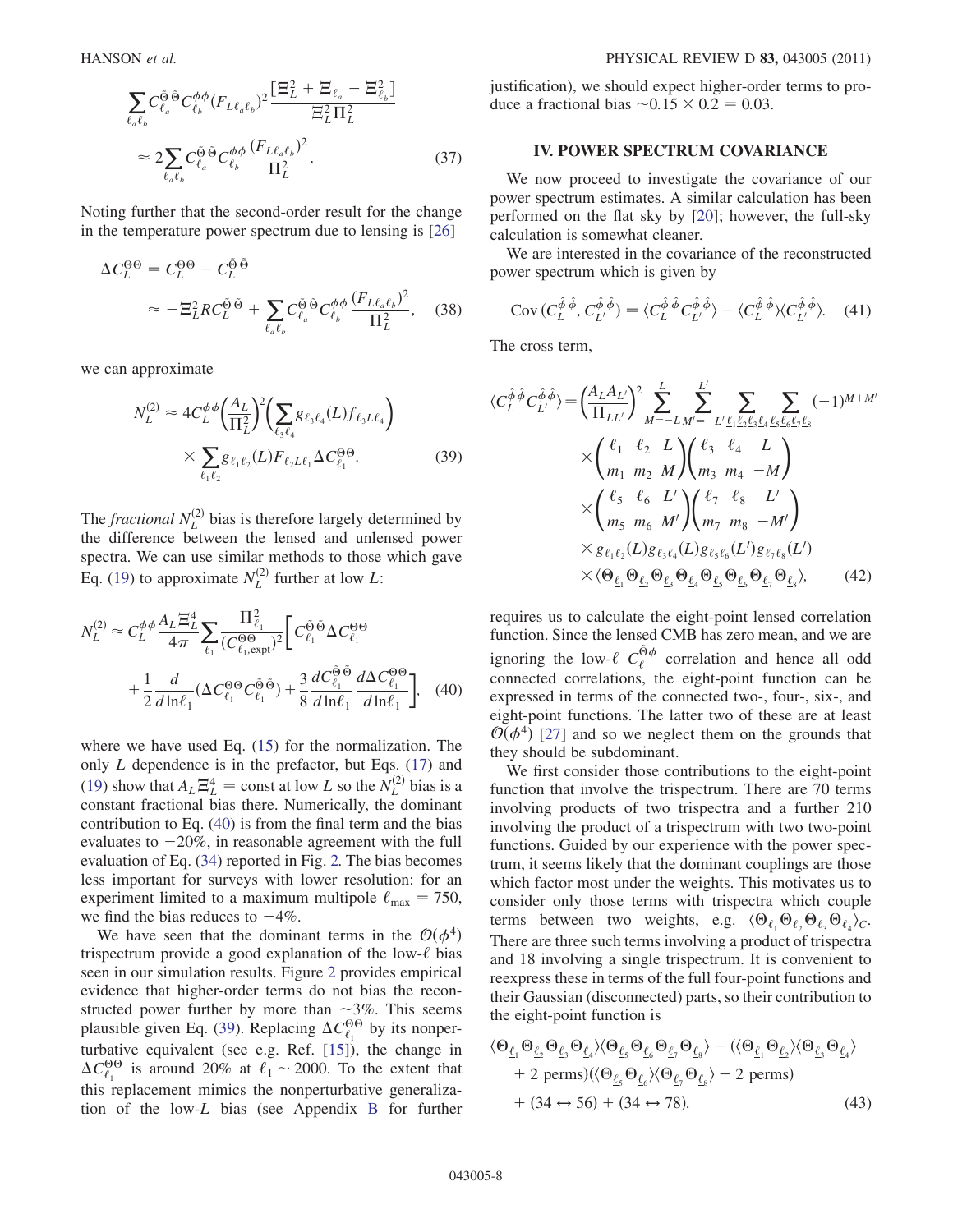The four-point terms make simple contributions to Eq. (42):

$$
\langle \Theta_{\underline{\ell}_1} \Theta_{\underline{\ell}_2} \Theta_{\underline{\ell}_3} \Theta_{\underline{\ell}_4} \rangle \langle \Theta_{\underline{\ell}_5} \Theta_{\underline{\ell}_6} \Theta_{\underline{\ell}_7} \Theta_{\underline{\ell}_8} \rangle \rightarrow \langle C_L^{\hat{\phi}, \hat{\phi}} \rangle \langle C_L^{\hat{\phi}, \hat{\phi}} \rangle, \n\langle \Theta_{\underline{\ell}_1} \Theta_{\underline{\ell}_2} \Theta_{\underline{\ell}_5} \Theta_{\underline{\ell}_6} \rangle \langle \Theta_{\underline{\ell}_3} \Theta_{\underline{\ell}_4} \Theta_{\underline{\ell}_7} \Theta_{\underline{\ell}_8} \rangle \rightarrow \delta_{LL'} \langle C_L^{\hat{\phi}, \hat{\phi}} \rangle \n\times \langle C_L^{\hat{\phi}, \hat{\phi}} \rangle / (2L + 1), \n\langle \Theta_{\underline{\ell}_1} \Theta_{\underline{\ell}_2} \Theta_{\underline{\ell}_2} \Theta_{\underline{\ell}_3} \rangle \langle \Theta_{\underline{\ell}_3} \Theta_{\underline{\ell}_4} \Theta_{\underline{\ell}_5} \Theta_{\underline{\ell}_6} \rangle \rightarrow \delta_{LL'} \langle C_L^{\hat{\phi}, \hat{\phi}} \rangle \n\times \langle C_L^{\hat{\phi}, \hat{\phi}} \rangle / (2L + 1).
$$
\n(44)

For  $L = L'$  this leads to a dominant variance of

$$
\operatorname{Var}\left(C_L^{\hat{\phi}\hat{\phi}}\right) = \frac{2}{2L+1} \langle C_L^{\hat{\phi}\hat{\phi}} \rangle^2, \tag{45}
$$

which agrees with the results of [20] on the flat sky. It also justifies the assumption of [28] that the statistical noise in the  $\hat{\phi}$  reconstruction behaves predominantly like Gaussian noise giving the usual cosmic-variance result for the power spectrum variance. This is a slightly different version of cosmic variance than we usually deal with, however, in that the terms in  $C_L^{\hat{\phi}\hat{\phi}}$  arise from correlations between a large number of multipoles.

We now consider the disconnected part of the eightpoint function and the remaining two-point terms in Eq. (43). As we shall see, these generate a covariance between the power spectrum estimates. The disconnected part of the eight-point function involves 105 terms, but 45 of these are zero (for L and  $L' \neq 0$ ) because they correlate one or more pairs of  $\Theta$  that are jointly weighted, which isolates  $\langle \hat{\phi}_{LM} \rangle = 0$  when averaged over realizations of<br>large-scale structure. The remaining 60 nonzero terms large-scale structure. The remaining 60 nonzero terms are characterized by four fundamental pairings, with terms within each pairing giving equal contributions to the covariance by symmetry:

$$
\Theta_{\underline{\ell_1}} \Theta_{\underline{\ell_3}} \Theta_{\underline{\ell_2}} \Theta_{\underline{\ell_4}} \quad | \quad \Theta_{\underline{\ell_5}} \Theta_{\underline{\ell_7}} \Theta_{\underline{\ell_6}} \Theta_{\underline{\ell_8}} \qquad (4 \text{ terms}) \tag{46a}
$$

$$
\begin{array}{|c|c|c|c|c|}\n\hline\n & & & \\
\hline\n\Theta_{\ell_1} \Theta_{\ell_2} \Theta_{\ell_3} \Theta_{\ell_4} & \Theta_{\ell_5} \Theta_{\ell_6} \Theta_{\ell_7} \Theta_{\ell_8} & (8 \text{ terms})\n\end{array} \tag{46b}
$$

$$
\Theta_{\underline{\ell_1}} \Theta_{\underline{\ell_3}} \Theta_{\underline{\ell_2}} \Theta_{\underline{\ell_4}} \mid \Theta_{\underline{\ell_7}} \Theta_{\underline{\ell_5}} \Theta_{\underline{\ell_6}} \Theta_{\underline{\ell_8}} \tag{32 terms} \tag{46c}
$$

$$
\Theta_{\ell_1} \Theta_{\ell_2} \Theta_{\ell_3} \Theta_{\ell_4} \mid \Theta_{\ell_7} \Theta_{\ell_5} \Theta_{\ell_6} \Theta_{\ell_8} \qquad (16 \text{ terms}). \qquad (46d)
$$

The first and second pairings cancel with the 12 nonzero two-point terms in Eq. (43). The third pairing results in a covariance of

$$
\langle C_L^{\hat{\phi}} \hat{\phi} C_{L'}^{\hat{\phi} \hat{\phi}} \rangle_a = 32 \left( \frac{A_L A_{L'}}{\Pi_{LL'}} \right)^2 \sum_{\ell_1} \frac{1}{\Pi_{\ell_1}^2} (C_{\ell_1, \text{expt}}^{\Theta \Theta})^2
$$

$$
\times \left[ \sum_{\ell_2} g_{\ell_1 \ell_2}^2(L) C_{\ell_2, \text{expt}}^{\Theta \Theta} \right]
$$

$$
\times \left[ \sum_{\ell_3} g_{\ell_1 \ell_3}^2(L') C_{\ell_3, \text{expt}}^{\Theta \Theta} \right].
$$
 (47)

The final pairing is more tightly coupled, and results in

$$
\langle C_L^{\hat{\phi}\hat{\phi}} C_{L'}^{\hat{\phi}\hat{\phi}} \rangle_b = 16 \left( \frac{A_L A_{L'}}{\Pi_{LL'}} \right)^2 \sum_{\ell_1 \ell_2 \ell_3 \ell_4} \left( (-1)^{L+L'} \left\{ \frac{L}{L'} \frac{\ell_1}{\ell_3} \frac{\ell_2}{\ell_4} \right\} \times C_{\ell_1, \text{expt}}^{\Theta\Theta} C_{\ell_2, \text{expt}}^{\Theta\Theta} C_{\ell_3, \text{expt}}^{\Theta\Theta} C_{\ell_4, \text{expt}}^{\Theta\Theta} \times g_{\ell_1 \ell_2}(L) g_{\ell_3 \ell_4}(L) g_{\ell_1 \ell_4}(L') g_{\ell_2 \ell_3}(L') \right). \tag{48}
$$

We expect that the terms of Eq.  $(47)$  should be dominant, as they factor most under the weights, and so from here on we consider them only. In Fig. 3 we plot the correlation matrix

$$
\mathcal{R}\left(L,L'\right) = \frac{\text{Cov}(C_L^{\hat{\phi},\hat{\phi}}, C_{L'}^{\hat{\phi},\hat{\phi}})}{\sqrt{\text{Var}(C_L^{\hat{\phi},\hat{\phi}})\text{Var}(C_{L'}^{\hat{\phi},\hat{\phi}})}}.\tag{49}
$$

The agreement between the measured and theoretically approximated correlations is excellent. Using the approximation in Eq. (19), the correlation matrix for low L and  $L'$ mation in Eq. (19), the correlation matrix for low L and L'<br>should scale as  $\mathcal{R}(L, L') \sim \sqrt{LL'}/l_{\text{max}}^2$  in agreement with<br>the arguments in Ref. [20]. Note that the correlations the arguments in Ref. [20]. Note that the correlations decrease as the resolution of the experiment increases. While the shape of our numerical covariance agrees with [20], the magnitude we find is at least one order larger. The correlations are at a level of  $\leq 1\%$ , although we note that this correlation is for unbinned spectra. With such broad correlations, binning increases the correlation roughly in proportion to the bin width. The binned spectra in Fig. 1, for example, have correlations of  $\mathcal{O}(1\%)$  for  $\ell < 1000$ , where logarithmic binning is used, and of  $\mathcal{O}(10\%)$  for  $\ell > 1000$ , where the bins are rather wide. In the discussion



FIG. 3 (color online). Covariance  $\mathcal{R}(L, L')$  calculated approximately using Eq. (47) (solid blue lines) and estimated proximately using Eq. (47) (solid blue lines) and estimated from 1000 simulations using the standard (constant)  $N_L^{(0)}$  bias term of Eq. (17) (dashed red lines) and the realization-dependent modified expression of Eq. (53) (solid gray lines).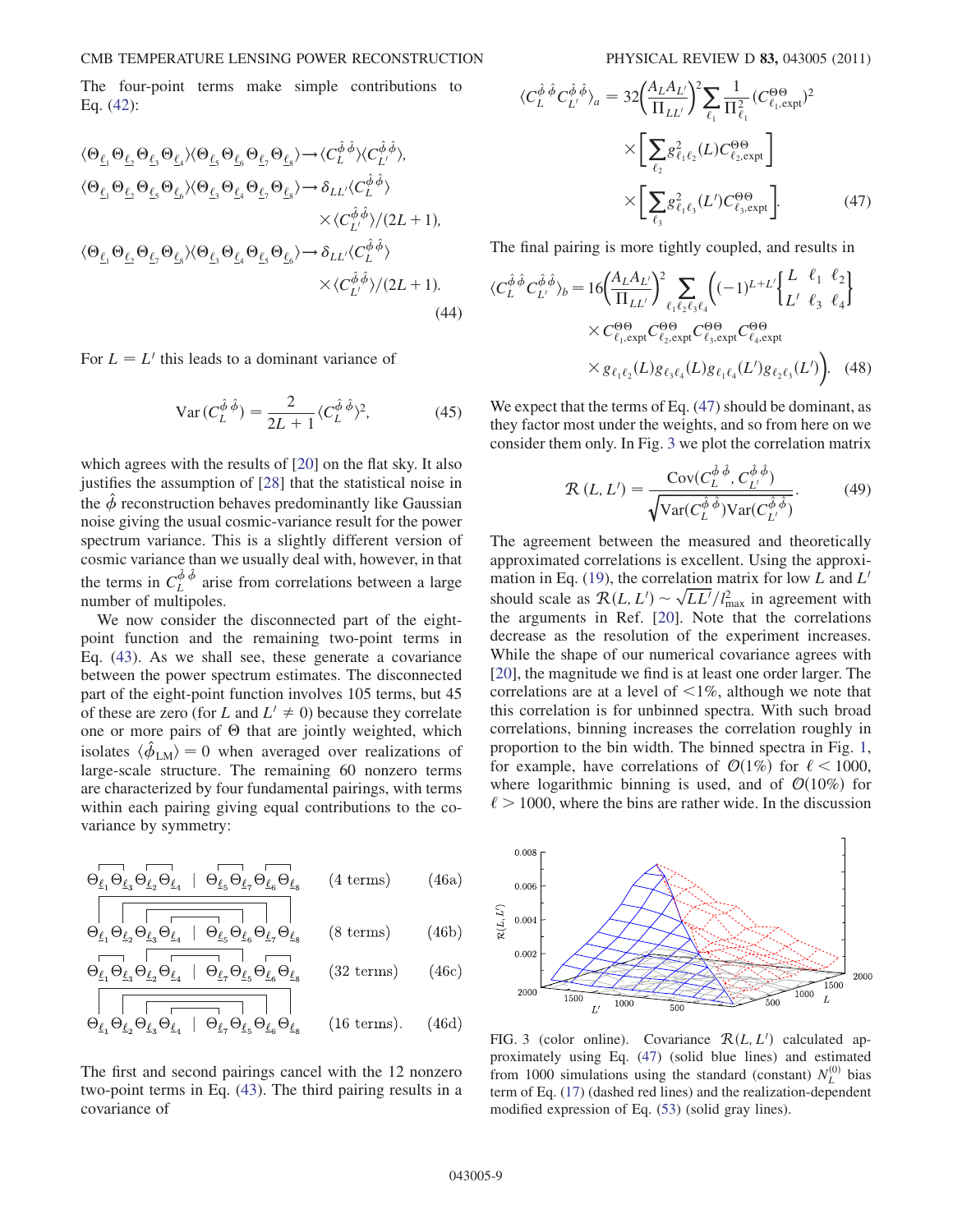which follows, however, we will show how these correlations may be almost entirely eliminated in practice.

### V. DISCUSSION

We have identified three complications with the usual lensing estimator:

- (1) the  $\mathcal{O}(\phi^2)$   $N_L^{(1)}$  excess power bias,<br>(2) the  $\mathcal{O}(44)$   $N_L^{(2)}$  power symmetries
- (2) the  $\mathcal{O}(\phi^4) N_L^{(2)}$  power suppression, and<br>(3) a small intrinsic covariance between the
- (3) a small intrinsic covariance between the estimated  $C_L^{\hat{\phi}\,\hat{\phi}}$ .

We will discuss the implications of each of these terms and their remediation in turn.

We begin by investigating the relevance of the bias terms for cosmological parameter determination with a Fisher matrix approach. Our implementation follows closely that of [29], and we refer the interested reader there for details. The incorporation of  $C_L^{\phi\phi}$  reconstruction into a parameter analysis allows one to produce dramatically improved constraints on the ''dark'' parameters which affect the late-time evolution of the Universe [19]. With Planck, for example, a factor of 2 improvement over what is achievable without lensing reconstruction is forecasted for the determination of the (summed) neutrino mass in simple models, and rather more in models with additional parameters such as dynamical dark energy [13,29]. We begin by asking which region of the  $C_L^{\phi\phi}$  power spectrum this determination is made from. We use the fiducial cosmoldetermination is made from. We use the fiducial cosmol-<br>ogy given in Sec. II, but take  $\Omega_{\nu} h^2 = 0.006$  (i.e.  $\sum_{\nu} m_{\nu} = 0.6 \text{ eV}$ ). This is large enough that it would be detected with 0:6 eV). This is large enough that it would be detected with significance by Planck, which is important to prevent the hard  $\Omega_{\nu}h^2 \ge 0$  prior from corrupting the Fisher analysis.<br>In the top panel of Fig. 4 we plot the relative constraints on In the top panel of Fig. 4 we plot the relative constraints on  $\Omega_{\nu}h^2$  for our simplified version of Planck, assuming that the reconstructed  $C_L^{\phi\phi}$  power spectrum is ignored above some value of L. We can see from this figure that for Planck, most of the constraining power of lensing on neutrino masses comes from the multipole range  $100 <$  $L < 700$ , which will receive large contributions from both bias terms.

We now consider (pessimistically) the effect of the  $N_L^{(1)}$  and  $N_L^{(2)}$  biases if completely uncorrected. We can relate biases in the ''observed'' lensing power spectrum to parameter biases by perturbing the Fisher-approximated likelihood, finding that

$$
\Delta \theta_i = F_{ij}^{-1} \sum_{AB,CD} [\partial C^{AB} / \partial \theta_j] [\Delta \hat{C}^{CD}][Cov^{-1}]_{AB,CD},
$$
 (50)

where  $\theta_i$  indexes a cosmological parameter,  $F_{ij}$  is the Fisher matrix,  $\Delta \hat{C}^{CD}$  is the power spectrum bias, and [Cov] is the covariance matrix of the measured spectra. The labels A, B, C, and D run over the observable fields T, E, and  $\phi$ . In the lower panel of Fig. 4 we assume that the



FIG. 4 (color online). Relationship between  $C_L^{\phi\phi}$  reconstruction and parameter constraints for Planck. Top panel: constraints on  $\Omega_{\nu}h^2$  assuming that the  $C_L^{\phi\phi}$  reconstruction is discarded for  $L > \ell$ , divided by the constraint if the full reconstruction were included. Inclusion of lens reconstruction improves constraints on  $\Omega_{\nu}h^2$  by a factor of 2, consistent with e.g. [13]. Bottom panel: bias in the determination of  $\Omega_{\nu}h^2$ , as a fraction of the random error, induced by the  $N_L^{(1)}$  (black solid line) and  $N_L^{(2)}$  (red dashed line) biases, assuming that the biases have been completely removed for  $L > \ell$ .

bias is uncorrected for  $L < \ell$  and perfectly removed for  $L > \ell$ . We can see that neglecting either bias leads to  $1\sigma$ errors in the determination of the neutrino energy density. The  $N_L^{(2)}$  bias suppresses the reconstructed power, particularly at low  $\ell$ , and this partly mimics the effect of massive neutrinos, leading to an overestimate of  $\Omega_{\nu}h^2$ . This is particularly worrisome if we are placing an upper limit on the neutrino mass, as neglecting the  $N_L^{(2)}$  bias would lead to a spurious (albeit marginal) detection of massive neutrinos. We conclude that an accurate treatment of both biases must be made in order to obtain accurate parameter constraints, and so now we turn to ways of mitigating these.

For the  $N_L^{(1)}$  bias, the suggestion for removal has been to perform iterative estimation and subtraction [20,21]. An additional approach, which is perhaps conceptually more straightforward, is to view  $N_L^{(1)}$  as a normalization effect which results in an estimator which is a convolution over the true lensing power spectrum rather than a direct estimate. The kernel of this convolution can be calculated and inverted to produce an unbiased estimate of  $C_L^{\phi\phi}$ . We note that this kernel depends on the true unlensed CMB power spectrum. In practice, our uncertainty in this quantity therefore determines the extent to which the  $N_L^{(1)}$  bias may be treated. Because of the large noise with which upcoming experiments will reconstruct the lensing potential, both of these procedures are likely to be unstable unless we can take the shape of the lensing power to be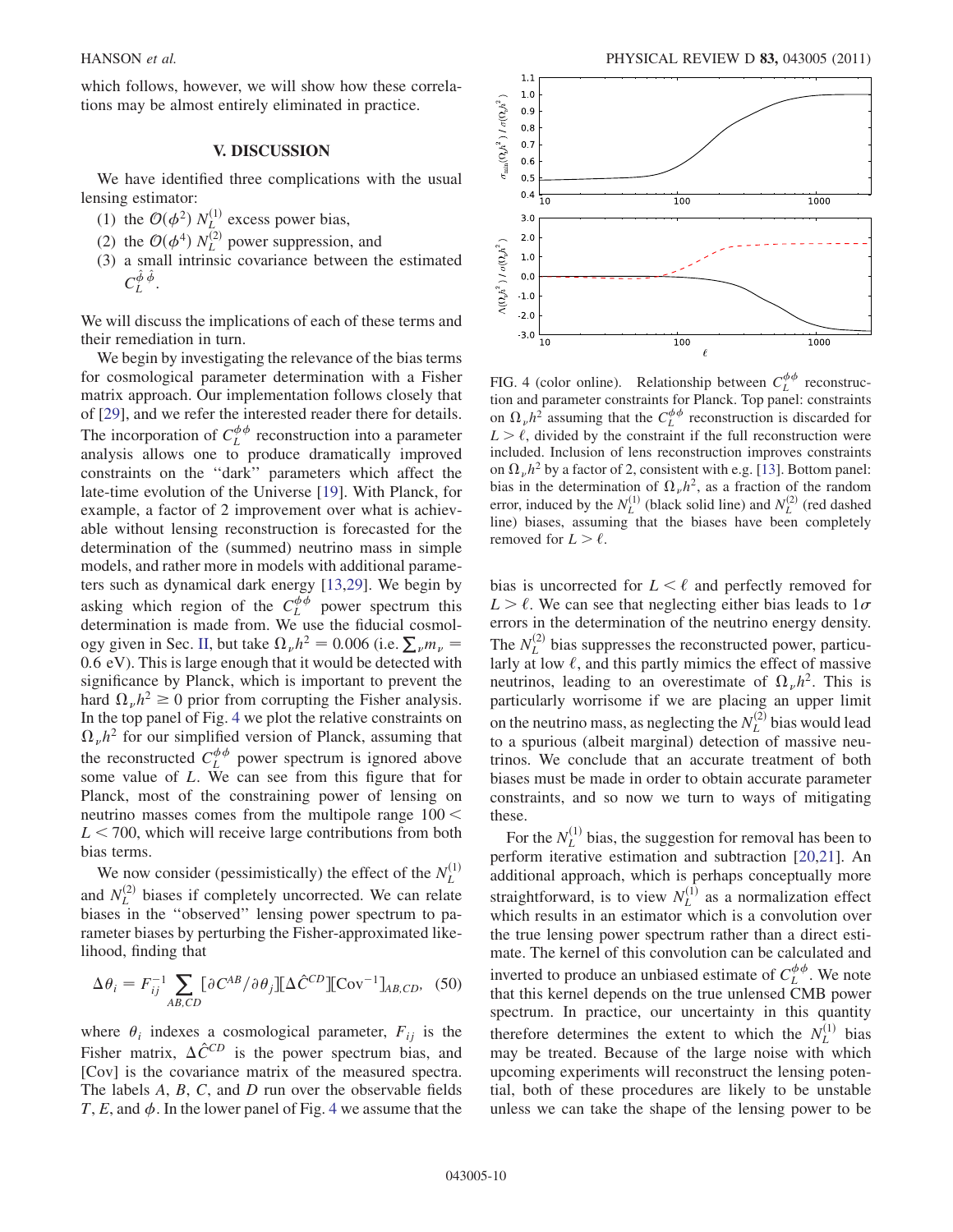characterized by some small set of numbers (such as the cosmological parameters of interest).

Experimental realism introduces additional difficulties, however. In particular, we note that for a realistic experiment with inhomogeneous sky coverage, the normalization of a quadratic lensing estimator must generally be determined with simulations [17]. To treat the  $N_L^{(1)}$  bias using off-diagonal entries in a normalization matrix would require that we be able to determine these elements by Monte Carlo simulations—a difficult task. In this case, the  $N_L^{(1)}$  bias will most likely need to be absorbed into the normalization. Suppose, for example, that the normalization is determined with lensed realizations of the CMB using some fiducial  $C_L^{\phi\phi}$  spectrum, as in [17]. At each L, a normalization  $A_L$  is determined from the ratio of the Monte Carlo average of the reconstructed power (after correction for the  $N_L^{(0)}$  noise) to the fiducial power there. Assuming that the *shape* of the fiducial  $C_L^{\phi\phi}$  matches the underlying lensing power, this results in an unbiased estimator at the power spectrum level, albeit with slightly greater variance than would exist in the absence of the  $N_L^{(1)}$  bias. The quality of our assumptions about the underlying  $C_L^{\phi\phi}$  shape would then need to be quantified and folded into the systematic-error estimate.

Treatment of the  $N_L^{(2)}$  bias presents further difficulties due to its nonlinearity in  $C_L^{\phi\phi}$ . It is particularly troublesome in the case where the normalization is determined by Monte Carlo simulations, as care must be made to determine the normalization over a small range of  $C_L^{\phi\phi}$  power, to ensure that the estimator response is approximately linear. The  $N_L^{(2)}$  bias would then appear as an offset which could be subtracted in a fiducial model with simulations using the fiducial  $C_L^{\phi\phi}$  power. This would clearly be a cumbersome procedure. We find, however, that a small modification of the optimal estimator can effectively remove this bias prior to normalization. Our starting point is the approximate expression for the  $N_L^{(2)}$  bias in Eq. (37). In terms of this, we have

$$
\langle C_L^{\hat{\phi}} \hat{\phi} \rangle = C_L^{\phi \phi} \left( \frac{A_L}{\Pi_L^2} \right)^2 \left[ \left( \sum_{\ell_1 \ell_2} g_{\ell_1 \ell_2}(L) f_{\ell_1 L \ell_2} \right)^2 + 2 \sum_{\ell_1 \ell_2} g_{\ell_1 \ell_2}(L) f_{\ell_1 L \ell_2} \sum_{\ell_3 \ell_4} g_{\ell_3 \ell_4}(L) f_{\ell_3 L \ell_4}^{\Delta} \right] + N_L^{(0)} + N_L^{(1)} \\
\approx C_L^{\phi \phi} \left( \frac{A_L}{\Pi_L^2} \right)^2 \left[ \sum_{\ell_1 \ell_2} g_{\ell_1 \ell_2}(L) (f_{\ell_1 L \ell_2} + f_{\ell_1 L \ell_2}^{\Delta}) \right]^2 + N_L^{(0)} + N_L^{(1)},
$$
\n(51)

where  $f_{\ell_1 L \ell_2}^{\Delta} = \Delta C_{\ell_2}^{\Theta} f_{\ell_1 L \ell_2} + \Delta C_{\ell_1}^{\Theta} f_{\ell_2 L \ell_1}$  and, recall,  $\Delta C_{\ell}^{\Theta\Theta}$  is the change in the CMB power spectrum due to lensing. We now see that if we modify the weights to

$$
\bar{g}_{\ell_1\ell_2}(L) = \frac{f_{\ell_1 L \ell_2} - f_{\ell_1 L \ell_2}^{\Delta}}{2C_{\ell_1, \exp}^{\Theta \Theta} C_{\ell_2, \expt}^{\Theta \Theta}},
$$
(52)

where  $f_{\ell_1 L \ell_2}^{\Delta}$  is computed for some fiducial  $C_L^{\phi\phi}$ , the quadratic part of the estimator response to power  $C_L^{\phi\phi}$  becomes linear times the difference between the true lensed CMB power and that in the fiducial model. The estimator normalization, for an ideal survey, is still given by Eq. (17) using the original weights. In practice, the normalization could be obtained by Monte Carlo simulations using the fiducial  $C_L^{\phi\phi}$  and the modified weights in the reconstruction. The cost of this modification is an increase in the estimator variance of  $\sim$ 15% for  $L < 300$ ; however, this is most likely justified given the improved bias properties of the estimator. Additionally, this technique makes it clear that our ability to debias the estimator is determined by our understanding of  $C_L^{\phi\phi}$  only through the lensed and unlensed CMB temperature power spectra, a simplicity which one would not necessarily expect for a higher-order bias. This insight makes the assessment of systematic errors due to uncertainties in cosmology much more straightforward.

Another, more straightforward method of treating the bias is motivated by the recent work of Lewis et al. [30], who point out that, to a good degree of approximation, the response of the lensed CMB covariance to changes in the lensing potential is determined by lensed power spectra. This is in contrast to the first-order formula used to derive the quadratic estimators of Okamoto and Hu [16], which contains an unlensed spectrum. Incorporating this insight into the quadratic derivation, one would obtain the same estimator, but with lensed rather than unlensed spectra in the filtering of Eq. (11). Because these appear twice in the estimator normalization [Eq. (15)], this is in fact equivalent at  $\mathcal{O}(\phi^4)$  to the correction described above. This method of debiasing is even simpler to implement than the one proposed above.

Finally, we consider the covariance of the lensing power reconstruction. The loss of information which this covariance represents increases the effective error bars of the reconstruction, although we have not quantified this here, as we find that an improved, internally calibrated estimator does a good job of reducing this covariance. Similar ideas were put forward by Dvorkin and Smith in the context of optical-depth reconstruction [31]. For lens reconstruction, the modified estimator for the power spectrum is as follows. Instead of removing the  $N_L^{(0)}$  bias by direct subtraction, we subtract  $2\hat{N}_L^{(0)}$  –<br>observed total power spec  $-N_L^{(0)}$ , where  $\hat{N}_L^{(0)}$  involves the observed total power spectrum in our realization of the Universe,  $\hat{C}_{\ell, \text{expt}}^{\Theta\Theta}$ :

$$
\hat{N}_{L}^{(0)} = \frac{A_{L}^{2}}{\Pi_{L}^{2}} \sum_{\ell_{1} \ell_{2}} [g_{\ell_{1} \ell_{2}}(L)]^{2} [2C_{\ell_{1}, \text{expt}}^{\Theta\Theta} \hat{C}_{\ell_{2}, \text{expt}}^{\Theta\Theta}].
$$
 (53)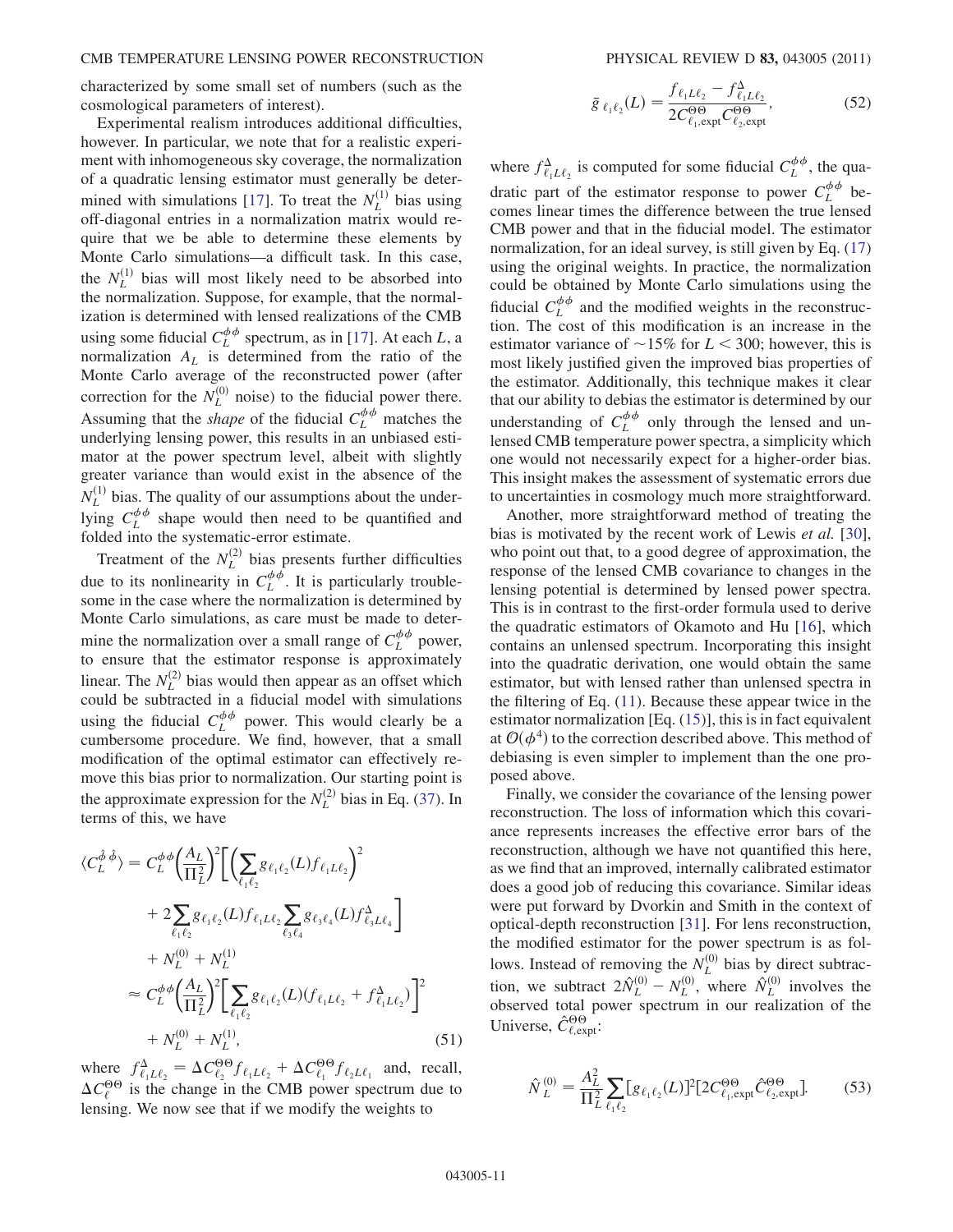By construction,  $\hat{N}_L^{(0)}$  is quadratic in the observed temperature and has  $\langle \hat{N}_L^{(0)} \rangle = N_L^{(0)}$ . Subtracting  $2\hat{N}_L^{(0)} - N_L^{(0)}$  is very successful in reducing the intrinsic covariance of the estithe and has  $\langle v_L \rangle = v_L$ . Subtracting  $2v_L$   $v_L$  is very successful in reducing the intrinsic covariance of the estimator, while preserving the expectation value of the power.3 This is because the dominant terms of  $\text{Cov}(C_L^{\hat{\phi}} , \hat{N}_L^{(0)}) + \text{Cov}(C_L^{\hat{\phi}} , \hat{N}_L^{(0)})$  are identical to those of Eq. (47), and the dominant terms of  $Cov(\hat{N}_L^{(0)}, \hat{N}_{L'}^{(0)})$ are  $1/4$  of those in Eq. (47). Their combination therefore cancels the dominant contribution to the off-diagonal covariance from  $\langle C_L^{\hat{\phi}} \hat{\phi} C_L^{\hat{\phi}} \hat{\phi} \rangle_a$ . With this improved estimator, we find that the covariance is reduced to a level which is unmeasurable in our simulations  $(<0.05\%)$ . For an experiment with only partial sky coverage,  $\hat{N}_L^{(0)}$  can be determined by simulations for each of which the quadratic  $\phi$ reconstruction is performed by correlating independent Gaussian CMB maps drawn from  $\hat{C}^{\Theta\Theta}_{\ell, \text{expt}}$  and  $C^{\Theta\Theta}_{\ell, \text{expt}}$ , respectively.

As we move toward experimental realism, the number of quantities which are determined by Monte Carlo simulations becomes increasingly worrisome, although some sanity checks are available. The accuracy of the  $N_L^{(0)}$  subtraction, for example, may be assessed by a jackknife test in which one reconstructs the lensing power using two  $\phi$ estimates: one which correlates only even multipoles, and one which correlates only odd multipoles. For paritysymmetric sky coverage, this results in an estimate of  $C_L^{\phi\phi}$  which is free from the  $N_L^{(0)}$  bias, providing a useful consistency check.

### VI. CONCLUSIONS

We have thoroughly investigated the behavior of the optimal quadratic lensing estimator, both analytically and with simulations. We have discovered a new bias in the reconstructed power spectrum, and presented the lensed CMB trispectrum at  $\mathcal{O}(\phi^4)$  to explain it. This bias has a physical interpretation as an anticorrelation between the first-order reconstruction of  $\phi$  and higher-order terms, and so it will also be relevant for cross-correlation studies. We suggest that the following estimator provides a good basis for the reconstruction of  $C_L^{\phi\phi}$ :

$$
\hat{C}_L^{\phi\phi} = \mathcal{A}_L^{L'} \bar{C}_{L'}^{\hat{\phi}\hat{\phi}} - 2\hat{N}_L^{(0)} + N_L^{(0)}, \tag{54}
$$

where  $\bar{C}_{L'}^{\hat{\phi}\hat{\phi}}$  denotes the usual optimal estimator of Eq. (7) with a slight modification of the weights, given by Eq. (52). This estimator has a slightly larger variance than the standard optimal estimator at low  $L$ ; however, it is effectively free from contamination by higher-order lensing terms and has negligible covariance. Uncertainty in the underlying cosmology leads to the potentially imperfect removal of the biasing terms; however, we find analytically that this possibility is completely characterized by our understanding of the lensed and unlensed temperature spectra.

In the near future, CMB lensing will make the transition from detection to precision science, and the concerns which we have addressed will be increasingly important. The reconstruction of the large-scale lensing potential is a demanding task; however, the new window which it will open onto the contents of the Universe will most certainly provide a worthwhile view.

#### ACKNOWLEDGMENTS

The work carried out in this paper made use of the HEALPIX [37] package for pixelization. We thank Antony Lewis and Kendrick Smith for helpful discussions; in particular, Antony Lewis contributed several important insights to the discussion around Eq. (35). P. B. thanks the Agence Nationale de la Recherche Grant No. ANR-05-BLAN-0289-01 for support.

### APPENDIX A: SIMPLIFICATION OF EXPANSION TERMS

We wish to calculate the connected part of the trispectrum to  $\mathcal{O}(\phi^4)$ , which requires a third-order expansion of the lensing effect. In harmonic space, these terms are given by

$$
\delta \Theta_{\ell m} = \sum_{\underline{\ell_1 \ell_2}} \phi_{\underline{\ell_1}} \tilde{\Theta}_{\underline{\ell_2}} I_{\ell \ell_1 \ell_2}^{mm_1 m_2},
$$
\n
$$
\delta^2 \Theta_{\ell m} = \frac{1}{2} \sum_{\underline{\ell_1 \ell_2 \ell_3}} \phi_{\underline{\ell_1}} \phi_{\underline{\ell_2}} \tilde{\Theta}_{\underline{\ell_3}} J_{\ell \ell_1 \ell_2 \ell_3}^{mm_1 m_2 m_3},
$$
\n
$$
\delta^3 \Theta_{\ell m} = \frac{1}{6} \sum_{\underline{\ell_1 \ell_2 \ell_3 \ell_4}} \phi_{\underline{\ell_1}} \phi_{\underline{\ell_2}} \phi_{\underline{\ell_3}} \tilde{\Theta}_{\underline{\ell_4}} K_{\ell \ell_1 \ell_2 \ell_3 \ell_4}^{mm_1 m_2 m_3 m_4},
$$
\n(A1)

where

$$
I_{\ell\ell_1\ell_2}^{mm_1m_2} = \int d\Omega Y_{\ell}^{m*} (\nabla_i Y_{\ell_1}^{m_1}) \nabla^i Y_{\ell_2}^{m_2},
$$
  
\n
$$
J_{\ell\ell_1\ell_2\ell_3}^{mm_1m_2m_3} = \int d\Omega Y_{\ell}^{m*} (\nabla_i Y_{\ell_1}^{m_1}) (\nabla_j Y_{\ell_2}^{m_2}) \nabla^i \nabla^j Y_{\ell_3}^{m_3},
$$
  
\n
$$
K_{\ell\ell_1\ell_2\ell_3\ell_4}^{mm_1m_2m_3m_4} = \int d\Omega Y_{\ell}^{m*} (\nabla_i Y_{\ell_1}^{m_1}) (\nabla_j Y_{\ell_2}^{m_2}) (\nabla_k Y_{\ell_3}^{m_3}) \nabla^i \nabla^j \nabla^k Y_{\ell_4}^{m_4}.
$$
  
\n(A2)

We may simplify the covariant derivatives in Eq. (A2) by exploiting their relationship with the spin-raising and lowering operators [32]. Their application thus results in the generation of spin-s spherical harmonics, which are defined by the application of the spin-raising and lowering operators to the ordinary (spin-0) harmonics [33,34].

<sup>&</sup>lt;sup>3</sup>This modification to the estimator is also what one finds if one constructs a quartic estimator in the observed temperature for  $C_L^{\phi\phi}$  based on an approximate maximization of the likelihood for the lensed temperature (truncated at trispectrum order).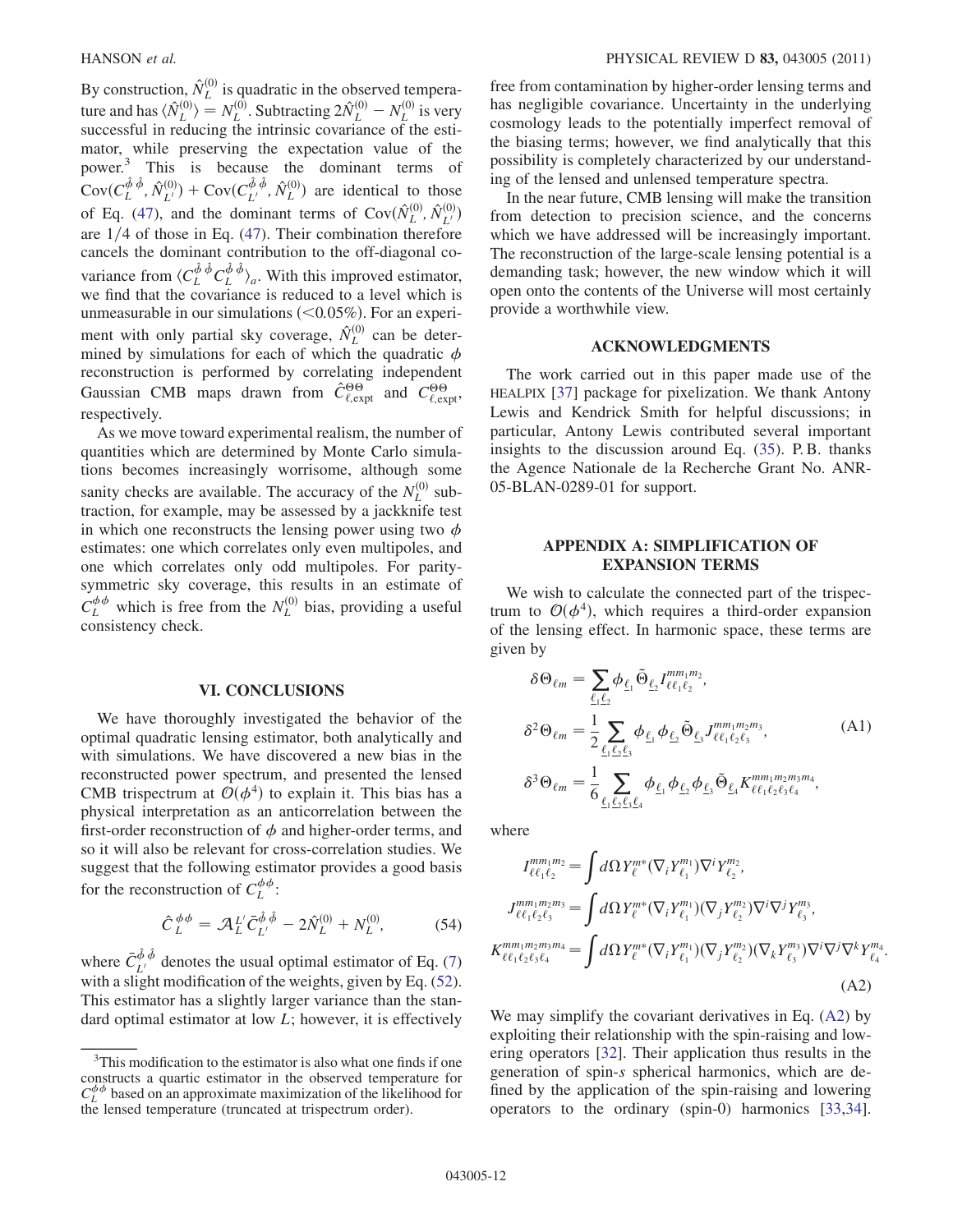Following the derivation in [16], it is straightforward to show that

$$
\nabla^{k} ({}_{s} Y_{\ell}^{m} \boldsymbol{e}_{+}^{(n_{+})} \boldsymbol{e}_{-}^{(n_{-})}) = -\frac{1}{2} \boldsymbol{e}_{+}^{(n_{+})} |\boldsymbol{e}_{-}^{(n_{-})} (\sqrt{(\ell - s)(\ell + s + 1)} \times [{}_{s+1} Y_{\ell}^{m}] \boldsymbol{e}_{-}^{k} - \sqrt{(\ell + s)(\ell - s + 1)} \times [{}_{s-1} Y_{\ell}^{m}] \boldsymbol{e}_{+}^{k}), \tag{A3}
$$

where  $n_{-} - n_{+} = s$ , the (null) spin basis is given in<br>terms of the unit polar and azimuthal basis vectors  $e_{+} \equiv$ terms of the unit polar and azimuthal basis vectors,  $e_{\pm} \equiv$  $(\hat{e}_{\theta} \pm i\hat{e}_{\phi})$ , and we have defined  $e_{\pm}^{(n)} = e_{\pm}^{i_1}e_{\pm}^{i_2}\cdots e_{\pm}^{i_n}$ .<br>Repeated applications of  $\nabla$  reduce to applications of Repeated applications of  $\nabla$  reduce to applications of Eq. (A3). We now proceed to simplify the expansion terms individually.

$$
1.~I^{mm_1m_2}_{\ell\ell_1\ell_2}
$$

The simplification of  $I^{mm_1m_2}_{\ell \ell_1 \ell_2}$  has been given in the general case by [25]. Expanding the gradients of the spherical harmonics and then contracting indices gives

$$
I_{\ell\ell_1\ell_2}^{mm_1m_2} = -\frac{1}{2} \Xi_{\ell_1\ell_2} \int d\Omega Y_{\ell}^{m*} ({}_{1}Y_{\ell_1-1}^{m_1} Y_{\ell_2}^{m_2} + {}_{-1}Y_{\ell_1-1}^{m_1} Y_{\ell_2}^{m_2}).
$$
\n(A4)

This vanishes by parity unless  $\ell + \ell_1 + \ell_2$  = even. Now we may use an identity for integration over three spherical harmonics [35],

$$
\int d\Omega_s Y_{ls_1}^{m*} Y_{l_1 s_2}^{m_1} Y_{l_2}^{m_2} = (-1)^{m+s} \frac{\Pi_{\ell \ell_1 \ell_2}}{\sqrt{4\pi}} \begin{pmatrix} \ell & \ell_1 & \ell_2 \\ s & -s_1 & -s_2 \end{pmatrix}
$$

$$
\times \begin{pmatrix} \ell & \ell_1 & \ell_2 \\ -m & m_1 & m_2 \end{pmatrix},
$$
 (A5)

and the following result from the recursion relations between the  $3j$  symbols [35]:

$$
\begin{pmatrix} \ell_1 & \ell_2 & \ell_3 \\ 1 & -1 & 0 \end{pmatrix} = \frac{1}{2} \begin{pmatrix} \ell_1 & \ell_2 & \ell_3 \\ 0 & 0 & 0 \end{pmatrix} \begin{pmatrix} \frac{\Xi_{\ell_3}^2 - \Xi_{\ell_1}^2 - \Xi_{\ell_2}^2}{\Xi_{\ell_1 \ell_2}} \\ \frac{\Xi_{\ell_1 \ell_2}}{\Xi_{\ell_1 \ell_2}} \end{pmatrix}
$$
  
( $\ell_1 + \ell_2 + \ell_3$ even), (A6)

to show that

$$
I_{\ell\ell_1\ell_2}^{mm_1m_2} = (-1)^m \left( \begin{array}{cc} \ell & \ell_1 & \ell_2 \\ -m & m_1 & m_2 \end{array} \right) F_{\ell\ell_1\ell_2}, \tag{A7}
$$

where the parity constraint is enforced by  $F_{\ell\ell_1\ell_2}$ . This simple result for  $I^{mm_1m_2}_{\ell \ell_1 \ell_2}$  also follows rather more directly by repeatedly integrating by parts in Eq. (A2).

# 2.  $J_{\ell \ell_1 \ell_2 \ell_3}^{mm_1 m_2 m_3}$

It follows from parity that  $J_{\ell \ell_1 \ell_2 \ell_3}^{m m_1 m_2 m_3}$  vanishes unless  $\ell + \ell_1 + \ell_2 + \ell_3$  = even. When this is satisfied, we have

$$
J_{\ell\ell_1\ell_2\ell_3}^{mm_1m_2m_3} = \frac{\Xi_{\ell_1\ell_2\ell_3}}{2} \sqrt{(\ell_3 + 2)(\ell_3 - 1)}
$$
  
 
$$
\times \int d\Omega Y_{\ell}^{m*}{}_{-1} Y_{\ell_1}^{m_1}{}_{-1} Y_{\ell_2}^{m_2} {}_{2} Y_{\ell_3}^{m_3}
$$
  
 
$$
+ \frac{\Xi_{\ell_1\ell_2\ell_3} \Xi_{\ell_3}}{2} \int d\Omega Y_{\ell}^{m*}{}_{1} Y_{\ell_1}^{m_1}{}_{-1} Y_{\ell_2}^{m_2} {}_{0} Y_{\ell_3}^{m_3}.
$$
 (A8)

Thus the gradient integral reduces to an integral over four spin spherical harmonics. We may reduce this to a threeharmonic integral by invoking the Clebsch-Gordan expansion for spin harmonics [36],

$$
s_1 Y_{\ell_1 \, s_2}^{m_1} Y_{\ell_2}^{m_2} = \frac{\Pi_{\ell_1 \ell_2}}{\sqrt{4\pi}} \sum_{\text{LMS}} \Pi_L \begin{pmatrix} \ell_1 & \ell_2 & L \\ -s_1 & -s_2 & S \end{pmatrix}
$$

$$
\times \begin{pmatrix} \ell_1 & \ell_2 & L \\ m_1 & m_2 & -M \end{pmatrix} s Y_L^M (-1)^{M-S}.
$$
 (A9)

Application of the three-harmonic integral identity of Eq. (A5) then gives

$$
\int d\Omega_{s_1} Y_{\ell_1 \, s_2}^{m_1} Y_{\ell_2 \, s_3}^{m_2} Y_{\ell_3 \, s_4}^{m_3} Y_{\ell_4}^{m_4}
$$
\n
$$
= \frac{\Pi_{\ell_1 \ell_2 \ell_3 \ell_4}}{4\pi} \sum_{\text{LMS}} \Pi_{\ell_2}^2 \left[ \begin{pmatrix} \ell_1 & \ell_2 & L \\ -s_1 & -s_2 & -S \end{pmatrix} \right]
$$
\n
$$
\times \begin{pmatrix} \ell_1 & \ell_2 & L \\ m_1 & m_2 & M \end{pmatrix} (-1)^{M-S} \begin{pmatrix} \ell_3 & \ell_4 & L \\ -s_3 & -s_4 & S \end{pmatrix}
$$
\n
$$
\times \begin{pmatrix} \ell_3 & \ell_4 & L \\ m_3 & m_4 & -M \end{pmatrix} \right].
$$
\n(A10)

This may be used finally to give two compact expressions for  $J_{\ell\ell_1\ell_2\ell_3}^{mm_1m_2m_3}$  for  $\ell + \ell_1 + \ell_2 + \ell_3 =$  even:

$$
J_{\ell\ell_1\ell_2\ell_3}^{mm_1m_2m_3} = (-1)^{m_1} \frac{\Pi_{\ell\ell_1\ell_2\ell_3} \Xi_{\ell_1\ell_2\ell_3}}{8\pi} \sum_{L} \Pi_{L}^2 \begin{pmatrix} \ell & \ell_1 & L \\ -m & m_1 & M \end{pmatrix}
$$

$$
\times \begin{pmatrix} \ell_2 & \ell_3 & L \\ m_2 & m_3 & -M \end{pmatrix} \Theta_{\ell_2\ell_3}^{\ell\ell_1} (L)
$$

$$
= (-1)^{m_3} \frac{\Pi_{\ell\ell_1\ell_2\ell_3} \Xi_{\ell_1\ell_2\ell_3}}{8\pi} \sum_{L} \Pi_{L}^2 \begin{pmatrix} \ell & \ell_3 & L \\ -m & m_3 & M \end{pmatrix}
$$

$$
\times \begin{pmatrix} \ell_1 & \ell_2 & L \\ m_1 & m_2 & -M \end{pmatrix} \otimes_{\ell_1\ell_2}^{\ell\ell_3} (L), \qquad (A11)
$$

where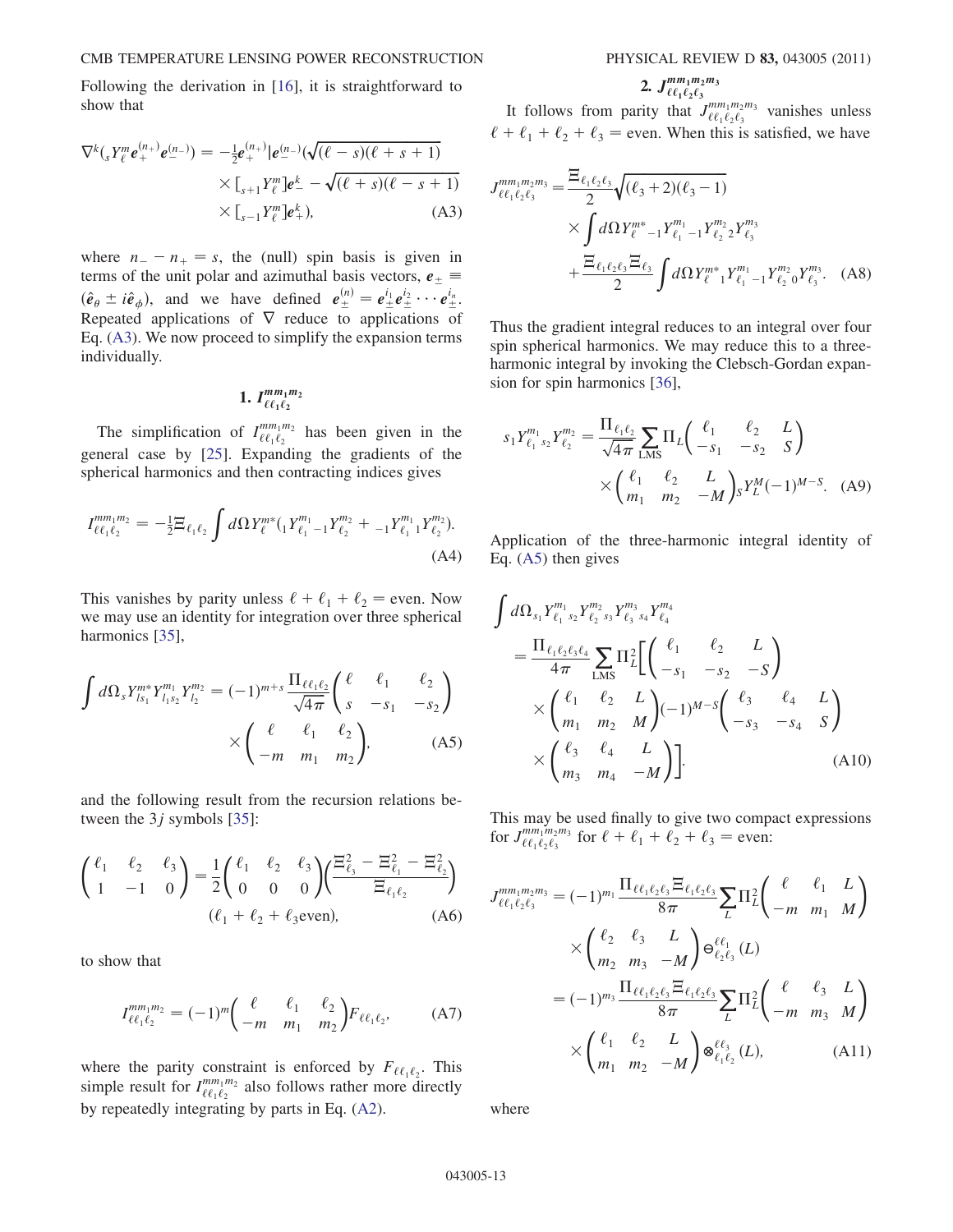$$
\Theta_{\ell_2\ell_3}^{\ell\ell_1}(L) = -\Biggl[ \begin{pmatrix} \ell & \ell_1 & L \\ 0 & -1 & 1 \end{pmatrix} \begin{pmatrix} \ell_2 & \ell_3 & L \\ 1 & 0 & -1 \end{pmatrix} \Xi_{\ell_3} + \begin{pmatrix} \ell & \ell_1 & L \\ 0 & 1 & -1 \end{pmatrix} \begin{pmatrix} \ell_2 & \ell_3 & L \\ 1 & -2 & 1 \end{pmatrix} \sqrt{(\ell_3 - 1)(\ell_3 + 2)} \Biggr],
$$
  
\n
$$
\Theta_{\ell_1\ell_2}^{\ell\ell_3}(L) = \Biggl[ \begin{pmatrix} \ell & \ell_3 & L \\ 0 & 0 & 0 \end{pmatrix} \begin{pmatrix} \ell_1 & \ell_2 & L \\ 1 & -1 & 0 \end{pmatrix} \Xi_{\ell_3} + \begin{pmatrix} \ell & \ell_3 & L \\ 0 & 2 & -2 \end{pmatrix} \begin{pmatrix} \ell_1 & \ell_2 & L \\ -1 & -1 & 2 \end{pmatrix} \sqrt{(\ell_3 - 1)(\ell_3 + 2)} \Biggr].
$$
\n(A12)

Note that  $\Theta_{\ell_2\ell_3}^{\ell\ell_1}(L)$  and  $\otimes_{\ell_1\ell_2}^{\ell\ell_3}(L)$  correspond to the two distinct ways of coupling the arguments of *I* (it is symdistinct ways of coupling the arguments of  $J$  (it is symmetric on the second and third arguments). They are therefore related by a 6j recoupling coefficient (for  $\ell + \ell_1 + \ell_2 + \ell_3 =$  even): j.

$$
\mathbf{e}_{\ell_1 \ell_2}^{\ell \ell_3} (L) = \sum_{L'} (-1)^{\ell + \ell_3 + L'} \Pi_{L'}^2 \left\{ \begin{array}{ll} \ell & \ell_3 & L \\ \ell_2 & \ell_1 & L' \end{array} \right\} \mathbf{e}_{\ell_2 \ell_3}^{\ell \ell_1} (L').
$$
\n(A13)

In our calculations in the main text, we only encounter  $\Theta$ terms with  $(\ell + \ell_1 + L)$  and  $(\ell_2 + \ell_3 + L)$  even. In this case we can simplify further by using the additional recur- $\sin$  result

$$
\begin{aligned}\n\begin{pmatrix}\n\ell_1 & \ell_2 & \ell_3 \\
1 & 1 & -2\n\end{pmatrix} &= \frac{1}{2} \begin{pmatrix}\n\ell_1 & \ell_2 & \ell_3 \\
0 & 0 & 0\n\end{pmatrix} \\
& \times \left[ \frac{\Xi_{\ell_1}^2 (\Xi_{\ell_3}^2 - \Xi_{\ell_1}^2 + \Xi_{\ell_2}^2) + \Xi_{\ell_2}^2 (\Xi_{\ell_3}^2 + \Xi_{\ell_1}^2 - \Xi_{\ell_2}^2)}{\Xi_{\ell_1 \ell_2 \ell_3} \sqrt{(\ell_3 - 1)(\ell_3 + 2)}} \right],\n\end{aligned}
$$
\n(A14)

which holds only for  $(\ell_1 + \ell_2 + \ell_3)$  even. Using Eqs. (A6) and (A14) we find two simple equivalent forms for  $\Theta_{\ell_2\ell_3}^{\ell\ell_1}(L)$ :

$$
\Theta_{\ell_2\ell_3}^{\\\ell\ell_1}(L) = \frac{4\pi F_{\ell L\ell_1}}{(\Pi_L \Xi_L)^2 \Pi_{\ell\ell_1\ell_2\ell_3} \Xi_{\ell_1\ell_2\ell_3}} \times \begin{cases} F_{L\ell_2\ell_3}(\Xi_{\ell_3}^2 - \Xi_{\ell_2}^2 + \Xi_L^2) \\ F_{\ell_2L\ell_3}(\Xi_{\ell_3}^2 + \Xi_{\ell_2}^2 - \Xi_L^2). \end{cases} (A15)
$$

# 3.  $K_{\ell \ell_1 \ell_2 \ell_3 \ell_4}^{mm_1m_2m_3m_4}$

Using the tools introduced thus far we may produce a general expression for the  $K^{mm_1m_2m_3m_4}_{\ell\ell_1\ell_2\ell_3\ell_4}$  term. In our calculations, however, we only encounter terms in which  $K$  is contracted on its second and third or third and fourth sets of indices. The first of these is  $\overline{a}$ 

$$
\sum_{m_1} (-1)^{m_1} K^{mm_1-m_1m_3m_4}_{\ell\ell_1\ell_1\ell_3\ell_4} = \int d\Omega Y^{m*}_{\ell} \left[ \sum_{m_1} \nabla_i Y^{m_1}_{\ell_1} \nabla_j Y^{m_1*}_{\ell_1} \right] \times (\nabla_k Y^{m_3}_{\ell_3}) \nabla^i \nabla^j \nabla^k Y^{m_4}_{\ell_4}.
$$
 (A16)

Invoking the result that [26]

$$
\sum_{m} \nabla_i Y_{\ell}^{m} \nabla_j Y_{\ell}^{m*} = \frac{(\Xi_{\ell} \Pi_{\ell})^2}{8\pi} g_{ij}, \tag{A17}
$$

where  $g_{ij}$  is the metric on the unit sphere, and using

$$
\nabla^2 \nabla^k Y_\ell^m = \nabla^k (\nabla^2 + 1) Y_\ell^m = (1 - \Xi_\ell^2) \nabla^k Y_\ell^m, \quad \text{(A18)}
$$

we find that

$$
\sum_{m_1} (-1)^{m_1} K_{\ell\ell_1\ell_1\ell_3\ell_4}^{mm_1-m_1m_3m_4} = (1 - \Xi_{\ell_4}^2) \frac{(\Xi_{\ell_1}\Pi_{\ell_1})^2}{8\pi} I_{\ell\ell_3\ell_4}^{mm_3m_4}.
$$
\n(A19)

A similar calculation for the contraction of  $K$  on its third and fourth indices gives

$$
\sum_{m_2} (-1)^{m_2} K^{mm_1m_2-m_2m_4}_{\ell\ell_1\ell_2\ell_2\ell_4} = -\frac{(\Xi_{\ell_4} \Xi_{\ell_2} \Pi_{\ell_2})^2}{8\pi} I^{mm_1m_4}_{\ell\ell_1\ell_4}.
$$
 (A20)

### APPENDIX B: FLAT-SKY TRISPECTRUM

For small patches of the sky, the curvature of the sphere is negligible and we can represent the CMB in terms of Fourier modes rather than spherical harmonics. Geometrical terms in this flat-sky basis are represented as scalar products, which frequently makes them easier to work with than the corresponding full-sky expressions. Here we present expressions for the flat-sky trispectrum following the Fourier conventions of [3].

The flat-sky trispectrum,  $T(l_1l_2l_3l_4)$ , is defined by

$$
\langle \Theta(\mathbf{l}_1) \Theta(\mathbf{l}_2) \Theta(\mathbf{l}_3) \Theta(\mathbf{l}_4) \rangle_C = (2\pi)^{-2} \delta(\mathbf{l}_1 + \mathbf{l}_2 + \mathbf{l}_3 + \mathbf{l}_4) \times T(\mathbf{l}_1, \mathbf{l}_2, \mathbf{l}_3, \mathbf{l}_4). \tag{B1}
$$

The trispectrum is permutation symmetric in all its vector arguments, and rotational and parity invariance mean that it depends on five scalar parameters of the quadrilateral formed from its arguments. As with the spherical trispectrum, it is frequently convenient to work with a fully reduced trispectrum,  $\mathbb{T}^{(\ell_1\ell_2)}_{(\ell_3\ell_4)}(L)$ , such that

$$
\langle \Theta(\mathbf{l}_1) \Theta(\mathbf{l}_2) \Theta(\mathbf{l}_3) \Theta(\mathbf{l}_4) \rangle_C
$$
  
=  $\frac{1}{2} \int \frac{d^2 \mathbf{L}}{(2\pi)^2} \delta(\mathbf{l}_1 + \mathbf{l}_2 + \mathbf{L}) \delta(\mathbf{l}_3 + \mathbf{l}_4 - \mathbf{L})$   
 $\times \mathbb{T}_{(\ell_3 \ell_4)}^{(\ell_1 \ell_2)}(L) + \text{perms},$  (B2)

where we include the sum over all permutations of  $\mathbf{l}_1, \mathbf{l}_2, \mathbf{l}_3$ and  $I_4$ . The fully reduced trispectrum is then an arbitrary function of its arguments, but any permutation of  $\ell_1, \ell_2, \ell_3$ , and  $\ell_4$  within the  $(\ell_1 \ell_2)$ ,  $(\ell_3 \ell_4)$  pairing generates an equivalent trispectrum. The flat-sky fully reduced trispec-

trum is related to its spherical equivalent by [25]  
\n
$$
\mathbb{T}^{\ell_1 \ell_2}_{\ell_3 \ell_4}(L) = \frac{1}{4\pi} \Pi_L^2 \Pi_{\ell_1 \ell_2 \ell_3 \ell_4} {\ell_1 \quad \ell_2 \quad L \choose 0 \quad 0 \quad 0}
$$
\n
$$
\times {\ell_3 \quad \ell_4 \quad L \choose 0 \quad 0 \quad 0} \mathbb{T}^{(\ell_1 \ell_2)}_{(\ell_3 \ell_4)}(L). \tag{B3}
$$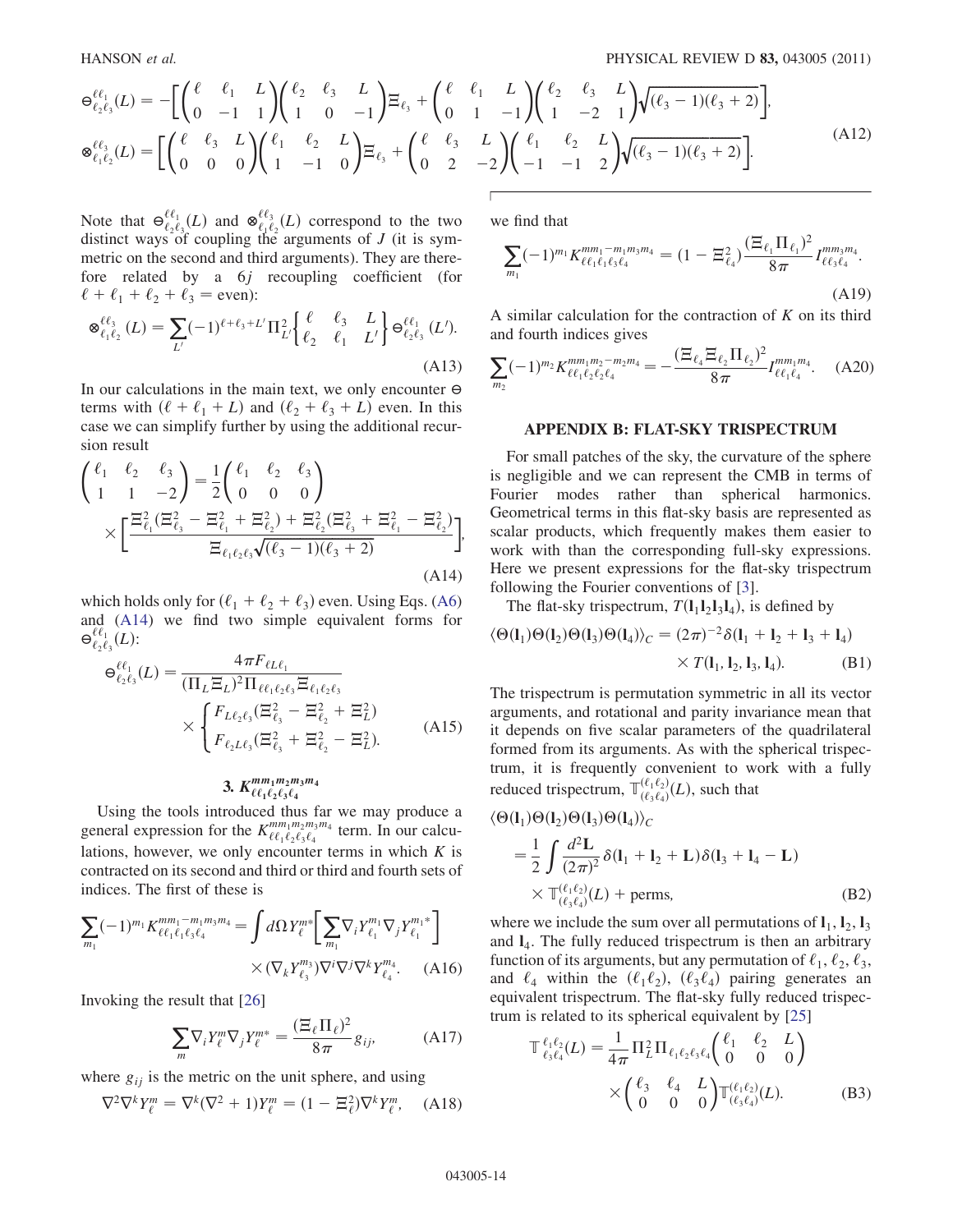#### CMB TEMPERATURE LENSING POWER RECONSTRUCTION PHYSICAL REVIEW D 83, 043005 (2011)

At second order in  $\phi$ , the flat-sky trispectrum is

$$
T(\mathbf{l}_1, \mathbf{l}_2, \mathbf{l}_3, \mathbf{l}_4) = \frac{1}{2} C_{\ell_2}^{\tilde{\Theta}} C_{\ell_4}^{\tilde{\Theta}} C_{|\mathbf{l}_1 + \mathbf{l}_2|}^{\tilde{\Theta}} (\mathbf{l}_1 + \mathbf{l}_2) \cdot \mathbf{l}_2 (\mathbf{l}_3 + \mathbf{l}_4) \cdot \mathbf{l}_4
$$
  
+ perms. (B4)

Breaking up the delta function in Eq. (B1), we have

$$
\langle \Theta(\mathbf{l}_1) \Theta(\mathbf{l}_2) \Theta(\mathbf{l}_3) \Theta(\mathbf{l}_4) \rangle_C
$$
  
=  $\frac{1}{2} \int \frac{d^2 \mathbf{L}}{(2\pi)^2} \delta(\mathbf{l}_1 + \mathbf{l}_2 + \mathbf{L}) \delta(\mathbf{l}_3 + \mathbf{l}_4 - \mathbf{L})$   
 $\times C_{\ell_2}^{\Theta} \Theta C_{\ell_4}^{\Theta} C_{\ell_2}^{\phi} (-\mathbf{L} \cdot \mathbf{l}_2) \mathbf{L} \cdot \mathbf{l}_4 + \text{perms},$  (B5)

from which we can read off the fully reduced trispectrum:

$$
\mathbb{T}^{(\ell_1 \ell_2)}_{(\ell_3 \ell_4)}(L) = \frac{1}{4} C_L^{\phi \phi} C_{\ell_2}^{\tilde{\Theta}} \tilde{\Theta} C_{\ell_4}^{\tilde{\Theta}} (L^2 - \ell_1^2 + \ell_2^2)(L^2 - \ell_3^2 + \ell_4^2). \tag{B6}
$$

Making use of Eq. (B3), in the limit of large arguments [so that e.g.  $\ell^2 \approx \ell(\ell + 1)$ , we recover the spherical result in Eq. (28).

At  $\mathcal{O}(\phi^4)$ , there are four types of terms that contribute to the trispectrum:

$$
\begin{split} \n\delta^{\Theta\delta\Theta\delta\Theta\delta\Theta}_{T}(I_1, I_2, I_3, I_4) &= \frac{1}{4} \int \frac{d^2 I}{(2\pi)^2} \Big[ \mathbf{1} \cdot (I_1 - I) \mathbf{1} \cdot (I_2 + I)(I_1 + I_3 - I) \cdot (I_1 - I)(I_1 + I_3 - I) \cdot (I_2 + I) C_{|I - I_1|}^{\phi\phi} C_{|I_1 + I_2|}^{\phi\phi} C_{|I_1 + I_3 - I|}^{\phi\phi} \Big] \\ \n&\quad + \text{perms.}, \n\end{split}
$$

$$
f(1_{1}, 1_{2}, 1_{3}, 1_{4}) = \frac{1}{4} C_{\ell_{3}}^{\tilde{\Theta}} \tilde{\Theta} C_{\ell_{4}}^{\tilde{\Theta}} \int \frac{d^{2}l}{(2\pi)^{2}} I_{3} \cdot I_{4} \cdot I_{3} \cdot (1 - I_{1} - I_{3}) I_{4} \cdot (1 - I_{1} - I_{3}) C_{\ell}^{\phi} \phi C_{|l-1_{1}-1_{3}|}^{\phi} + \text{perms.},
$$
\n
$$
f(1_{1}, 1_{2}, 1_{3}, 1_{4}) = -\frac{1}{2} C_{|l_{2}+1_{4}|}^{\phi} R_{1}^{2} C_{\ell_{1}}^{\tilde{\Theta}} \tilde{\Theta} I_{1} \cdot (1_{1} + I_{3}) C_{\ell_{4}}^{\tilde{\Theta}} \tilde{\Theta} I_{4} \cdot (1_{2} + I_{4})
$$
\n
$$
+ C_{|l_{2}+1_{4}|}^{\phi} C_{\ell_{4}}^{\tilde{\Theta}} \tilde{\Theta} I_{4} \cdot (1_{2} + I_{4}) \int \frac{d^{2}l}{(2\pi)^{2}} I \cdot (1_{1} + I_{3}) [I \cdot (1 - I_{3})]^{2} C_{\ell}^{\tilde{\Theta}} \tilde{\Theta} C_{|l-1_{3}|}^{\phi} - \frac{1}{2} C_{\ell_{1}}^{\tilde{\Theta}} \tilde{\Theta} \int \frac{d^{2}l}{(2\pi)^{2}} I_{1} \cdot (1 + I_{3}) I \cdot (1 - I_{2}) I \cdot (1 - I_{2}) C_{\ell}^{\tilde{\Theta}} \tilde{\Theta} C_{|l-1_{2}|}^{\phi} C_{|l-1_{2}|}^{\phi} C_{|l+1_{3}|}^{\phi} + \text{perms.},
$$
\n
$$
\delta^{3} \Theta \delta \Theta \tilde{\Theta} \tilde{\Theta}
$$
\n
$$
f(1_{1}, 1_{2}, 1_{3}, 1_{4}) = -\frac{1}{2} C_{|l_{2}+1_{4}|}^{\phi} R \ell_{1}^{2} C_{\ell_{1}}^{\tilde{\Theta}} \tilde{\Theta} I_{1} \cdot (1_{1} + I_{3}) C_{\ell_{4}}^{\tilde{\Theta}} \tilde{\Theta} I_{4} \cdot (1_{2} + I_{
$$

where

$$
R \equiv \frac{1}{4\pi} \int L^3 C_L^{\phi\phi} dL
$$
 (B7)

is half the variance of the deflection field.

The subset of trispectrum terms that dominate the power spectrum of the reconstructed lensing field is

$$
T(l_1, l_2, l_3, l_4)
$$
  
=  $-C_{|l_3+l_4|}^{\phi\phi} R \ell_1^2 C_{\ell_1}^{\tilde{\Theta}} \tilde{\Theta} l_1 \cdot (l_1 + l_2) C_{\ell_3}^{\tilde{\Theta}} \tilde{\Theta} l_3 \cdot (l_3 + l_4)$   
+  $C_{|l_3+l_4|}^{\phi\phi} C_{\ell_3}^{\tilde{\Theta}} \tilde{\Theta} l_3 \cdot (l_3 + l_4)$   
 $\times \int \frac{d^2l}{(2\pi)^2} l \cdot (l_1 + l_2) [l \cdot (l - l_1)]^2$   
 $\times C_{\ell}^{\tilde{\Theta}} \tilde{\Theta} C_{|l-l_1|}^{\phi\phi} + \text{perms.},$  (B8)

where we have chosen this particular permutation to display for later convenience. The first term (plus its permutations) generates a fully reduced trispectrum,

$$
\mathbb{T}^{(\ell_1 \ell_2)}_{(\ell_3 \ell_4)}(L) = -\frac{1}{2} C_L^{\phi \phi} R \ell_1^2 C_{\ell_1}^{\tilde{\Theta}} \tilde{\Theta} (L^2 + \ell_1^2 - \ell_2^2) \times C_{\ell_3}^{\tilde{\Theta}} \tilde{\Theta} (L^2 + \ell_3^2 - \ell_4^2).
$$
 (B9)

Using Eq. (B3), this gives a full-sky trispectrum which for large multipoles reduces simply to the second term in Eq. (33). The second term on the right of Eq. (B8) gives a fully reduced trispectrum,

$$
\mathbb{T}^{(\ell_1 \ell_2)}_{(\ell_3 \ell_4)}(L)
$$
\n
$$
= -2C_L^{\phi \phi} C_{\ell_3}^{\tilde{\Theta}} \tilde{\mathbf{U}}_3 \cdot \mathbf{L} \int \frac{d^2 \mathbf{l}_a}{(2\pi)^2} \mathbf{l}_a \cdot \mathbf{L} [\mathbf{l}_a \cdot (\mathbf{l}_a - \mathbf{l}_1)]^2
$$
\n
$$
\times C_{\ell_a}^{\tilde{\Theta}} \tilde{\mathbf{C}}_{|\mathbf{l}_a - \mathbf{l}_1|}^{\phi \phi}
$$
\n
$$
= -2C_L^{\phi \phi} C_{\ell_3}^{\tilde{\Theta}} \tilde{\mathbf{O}} \mathbf{l}_3 \cdot \mathbf{L} \mathbf{l}_1 \cdot \mathbf{L} \int \frac{d^2 \mathbf{l}_a}{(2\pi)^2} \frac{\mathbf{l}_a \cdot \mathbf{l}_1}{\ell_1^2} [\mathbf{l}_a \cdot (\mathbf{l}_a - \mathbf{l}_1)]^2
$$
\n
$$
\times C_{\ell_a}^{\tilde{\Theta}} \tilde{\mathbf{C}}_{|\mathbf{l}_a - \mathbf{l}_1|}^{\phi \phi}, \qquad (B10)
$$

where  $I_3 + I_4 = L = -(I_1 + I_2)$ . To write this in a form<br>that manifestly depends only on  $\ell_1$ ,  $\ell_2$ ,  $\ell_3$ ,  $\ell_4$ , and L for that manifestly depends only on  $\ell_1$ ,  $\ell_2$ ,  $\ell_3$ ,  $\ell_4$ , and L for comparison to the full-sky result, we write  $C_{1}^{\phi\phi}$  $\vert \mathbf{l}_a-$ Let  $\int d^2I_b \delta(I_a + I_b - I_1) C_{\ell_b}^{\phi\phi}$  and use the large- $\ell$  expansion<br>of the data function  $(e, \epsilon, 1251)$ of the delta function (e.g. [25]),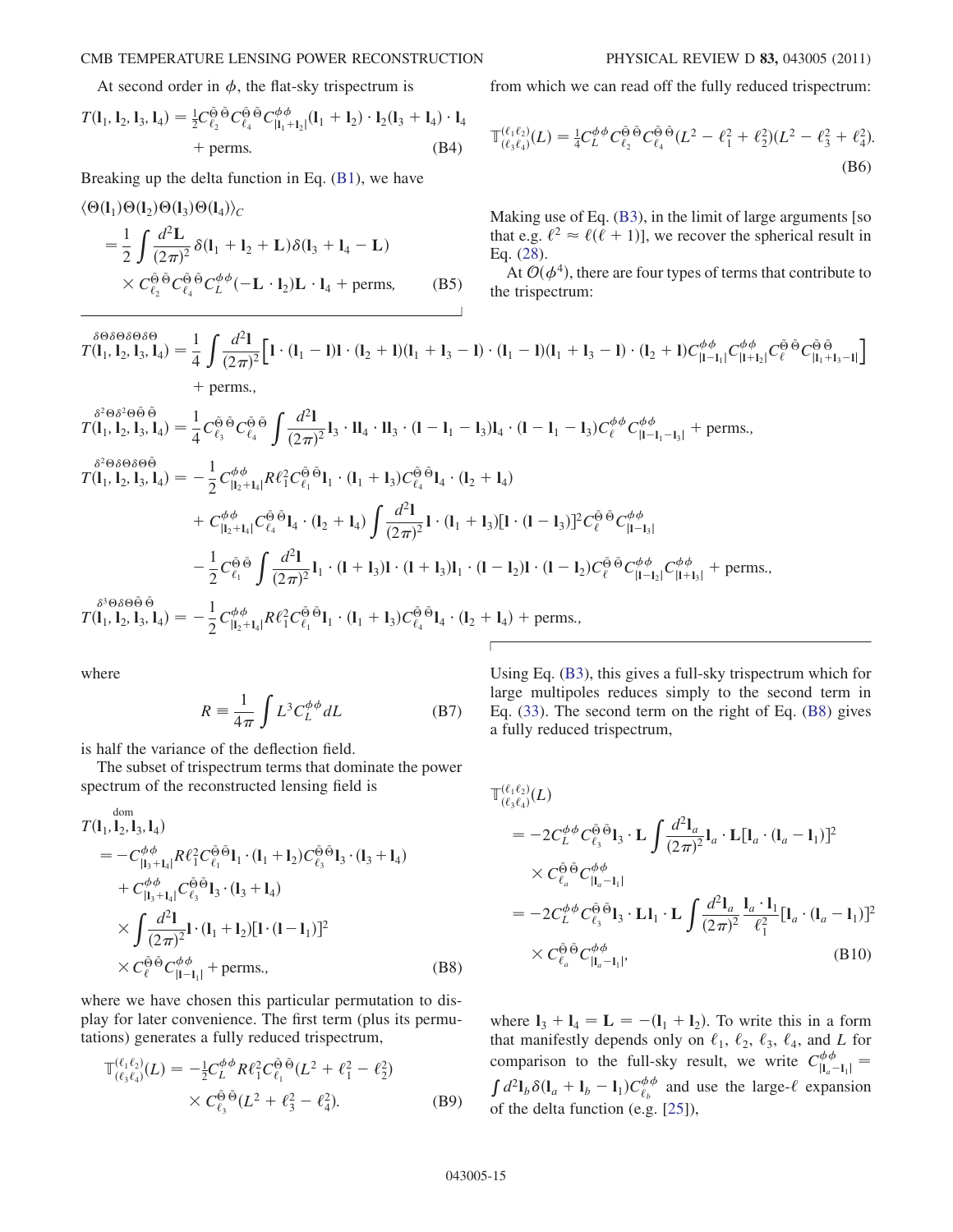$$
\delta(\mathbf{l}_a + \mathbf{l}_b - \mathbf{l}_1) \approx \frac{1}{\pi} \sum_{m_a m_b m_1} (-1)^{m_1} e^{i m_a \phi_{\mathbf{l}_a}} e^{i m_b \phi_{\mathbf{l}_b}} e^{-i m_1 \phi_{\mathbf{l}_1}}
$$

$$
\times \begin{pmatrix} \ell_a & \ell_b & \ell_1 \\ 0 & 0 & 0 \end{pmatrix} \begin{pmatrix} \ell_a & \ell_b & \ell_1 \\ m_a & m_b & -m_1 \end{pmatrix},
$$
(B11)

where, for example,  $\phi_{1}$  is the angle that  $l_1$  makes with the x axis. Substituting into Eq. (B10), integrating over  $\phi_{I_a}$  and  $\phi_{\mathbf{l}_h}$ , and simplifying with recursion relations for the 3j symbols, we find

$$
\mathbb{T}^{(\ell_1 \ell_2)}_{(\ell_3 \ell_4)}(L) \approx \frac{1}{4} C_L^{\phi \phi} C_{\ell_3}^{\tilde{\Theta}} \tilde{\Theta} (\ell_4^2 - \ell_3^2 - L^2)(\ell_2^2 - \ell_1^2 - L^2) \times \sum_{\ell_a \ell_b} C_{\ell_a}^{\tilde{\Theta}} \tilde{\Theta} C_{\ell_b}^{\phi \phi} \frac{(\ell_1^2 + \ell_a^2 - \ell_b^2)}{\ell_1^2 \Pi_{\ell_1}^2} (F_{\ell_1 \ell_a \ell_b})^2.
$$
\n(B12)

This generates a full-sky trispectrum which for large multipoles reduces to the first term in Eq. (33).

For lens reconstruction, the standard optimal estimator is given on the flat-sky by [28]

$$
\hat{\phi}(\mathbf{L}) = \mathcal{A}_L \int \frac{d^2 \mathbf{l}_1}{2\pi} \Theta(\mathbf{l}_1) \Theta(\mathbf{l}_2) g_{\mathbf{l}_1 \mathbf{l}_2}(\mathbf{L}), \quad (B13)
$$

where  $\mathbf{L} = \mathbf{l}_1 + \mathbf{l}_2$  and

$$
g_{1_1 1_2}(\mathbf{L}) = \frac{f_{1_1 1_2}(\mathbf{L})}{2C_{\ell_1, \exp\ell}^{\Theta 0} C_{\ell_2, \exp\ell}^{\Theta 0}},
$$
(B14)

$$
f_{\mathbf{l}_1 \mathbf{l}_2}(\mathbf{L}) = \mathbf{l}_1 \cdot \mathbf{L} C_{\ell_1}^{\tilde{\Theta} \tilde{\Theta}} + \mathbf{l}_2 \cdot \mathbf{L} C_{\ell_2}^{\tilde{\Theta} \tilde{\Theta}}.
$$
 (B15)

The normalization is

$$
\mathcal{A}_L^{-1} = \int \frac{d^2 \mathbf{l}_1}{(2\pi)^2} f_{\mathbf{l}_1 \mathbf{l}_2}(\mathbf{L}) g_{\mathbf{l}_1 \mathbf{l}_2}(\mathbf{L}). \tag{B16}
$$

The power spectrum of the reconstruction involves the four-point function of the observed CMB; it can be written in terms of the fully-reduced trispectrum as

$$
\langle C_L^{\hat{\phi}} \hat{\phi} \rangle = N_L^{(0)} + 4 \mathcal{A}_L^2 \int \frac{d^2 \mathbf{l}_1}{(2\pi)^2} \frac{d^2 \mathbf{l}_3}{(2\pi)^2} g_{1_1 1_2}(\mathbf{L}) g_{1_3 1_4}(\mathbf{L})
$$
  
 
$$
\times \left[ \mathbb{T}_{(\ell_3 \ell_4)}^{(\ell_1 \ell_2)}(L) + \mathbb{T}_{(\ell_2 \ell_4)}^{(\ell_1 \ell_3)}(|\mathbf{l}_1 - \mathbf{l}_3|) + \mathbb{T}_{(\ell_2 \ell_3)}^{(\ell_1 \ell_4)}(|\mathbf{l}_1 - \mathbf{l}_4|) \right], \tag{B17}
$$

where  $I_1 + I_2 = L = I_3 + I_4$ . Here,  $N_L^{(0)} = A_L$  arises<br>from the Gaussian (i.e. disconnected) part of the four-point from the Gaussian (i.e. disconnected) part of the four-point function. To second order in  $\phi$ , the primary coupling term

in Eq. (B17) gives the lensing power spectrum,  $C_{\ell}^{\phi\phi}$  that we aim to reconstruct. The other two couplings give the  $N_L^{(1)}$  bias found in Ref. [20]:

$$
N_L^{(1)} = -4\mathcal{A}_L^2 \int \frac{d^2 \mathbf{l}_1}{(2\pi)^2} \frac{d^2 \mathbf{l}_3}{(2\pi)^2} g_{1_1 1_2}(\mathbf{L}) g_{1_3 1_4}
$$
  
 
$$
\times (\mathbf{L}) [\mathbf{l}_1 \cdot (\mathbf{l}_1 - \mathbf{l}_3) \mathbf{l}_2 \cdot (\mathbf{l}_1 - \mathbf{l}_3) C_{|\mathbf{l}_1 - \mathbf{l}_3|}^{\phi} C_{\ell_1}^{\tilde{\phi}} C_{\ell_2}^{\tilde{\phi}} -\mathbf{l}_1 \cdot (\mathbf{l}_1 - \mathbf{l}_4) (-\mathbf{l}_3) \cdot (\mathbf{l}_1 - \mathbf{l}_4) C_{|\mathbf{l}_1 - \mathbf{l}_4|}^{\phi} C_{\ell_1}^{\tilde{\phi}} C_{\ell_3}^{\tilde{\phi}} \tilde{\theta}].
$$
  
(B18)

To fourth order in  $\phi$ , the primary couplings of the dominant trispectrum terms, Eqs. (B9) and (B10), give the  $N_L^{(2)}$ bias:

$$
N_L^{(2)} \approx 4C_L^{\phi\phi} \mathcal{A}_L^2 \bigg( \int \frac{d^2 \mathbf{l}_3}{(2\pi)^2} g_{1,1_4}(\mathbf{L}) f_{1,1_4}(\mathbf{L}) \bigg) \times \int \frac{d^2 \mathbf{l}_1}{(2\pi)^2} g_{1,1_2}(\mathbf{L}) \bigg( \int \frac{d^2 \mathbf{l}}{(2\pi)^2} \mathbf{l} \cdot \mathbf{L} [\mathbf{l} \cdot (\mathbf{l} - \mathbf{l}_1)]^2 \times C_\ell^{\tilde{\Theta}} \mathcal{A}_L^{\phi\phi} \bigg|_{\mathbf{l} - \mathbf{l}_1 |} - R \mathbf{l}_1 \cdot \mathbf{L} \ell_1^2 C_{\ell_1}^{\tilde{\Theta}} \mathcal{A}_L^{\tilde{\Theta}} \bigg). \tag{B19}
$$

This is the flat-sky version of Eq. (34). We show in the text that  $N_L^{(2)}/C_L^{\phi\phi}$  can be expressed in terms of the leadingorder difference between the lensed and unlensed power spectra. More correctly, the final term in Eq. (B19) can be shown to involve the difference between the power spectrum of the unlensed CMB and the cross spectrum of the lensed CMB with the lensed temperature gradient, but the latter is equal to the lensed spectrum to better than 1% (Lewis, Challinor, and Hanson [30]). We show further in the text that  $N_L^{(2)}/2$  also arises when computing the power spectrum  $C_L^{\phi\phi}$ . Using techniques from Lewis, Challinor, and Hanson [30], the latter can be computed nonperturbatively in the lensing deflection as

$$
\langle C_L^{\phi\hat{\phi}} \rangle \approx \mathcal{A}_L C_L^{\phi\phi} \int \frac{d^2 \mathbf{l}_1}{(2\pi)^2} g_{1_1 1_2}(\mathbf{L}) (\mathbf{l}_1 \cdot \mathbf{L} C_{\ell_1}^{\Theta \Theta} + \mathbf{l}_2 \cdot \mathbf{L} C_{\ell_2}^{\Theta \Theta}),
$$
\n(B20)

where the approximation arises from replacing the exact cross power spectrum of the lensed temperature and the lensed temperature gradient with the exact  $C_{\ell}^{\Theta\Theta}$ . We expect  $\langle C_L^{\phi\hat{\phi}}\rangle$  to equal  $C_L^{\phi\phi}$  plus half the nonperturbative general-<br>instinct of  $N^{(2)}$ . We thus expect the deminant law  $\ell$  free. ization of  $N_L^{(2)}$ . We thus expect the dominant low- $\ell$  fractional bias in  $C_L^{\hat{\phi} \hat{\phi}}$  to be controlled at higher order by the difference between the (exact) lensed spectrum and the unlensed spectrum.